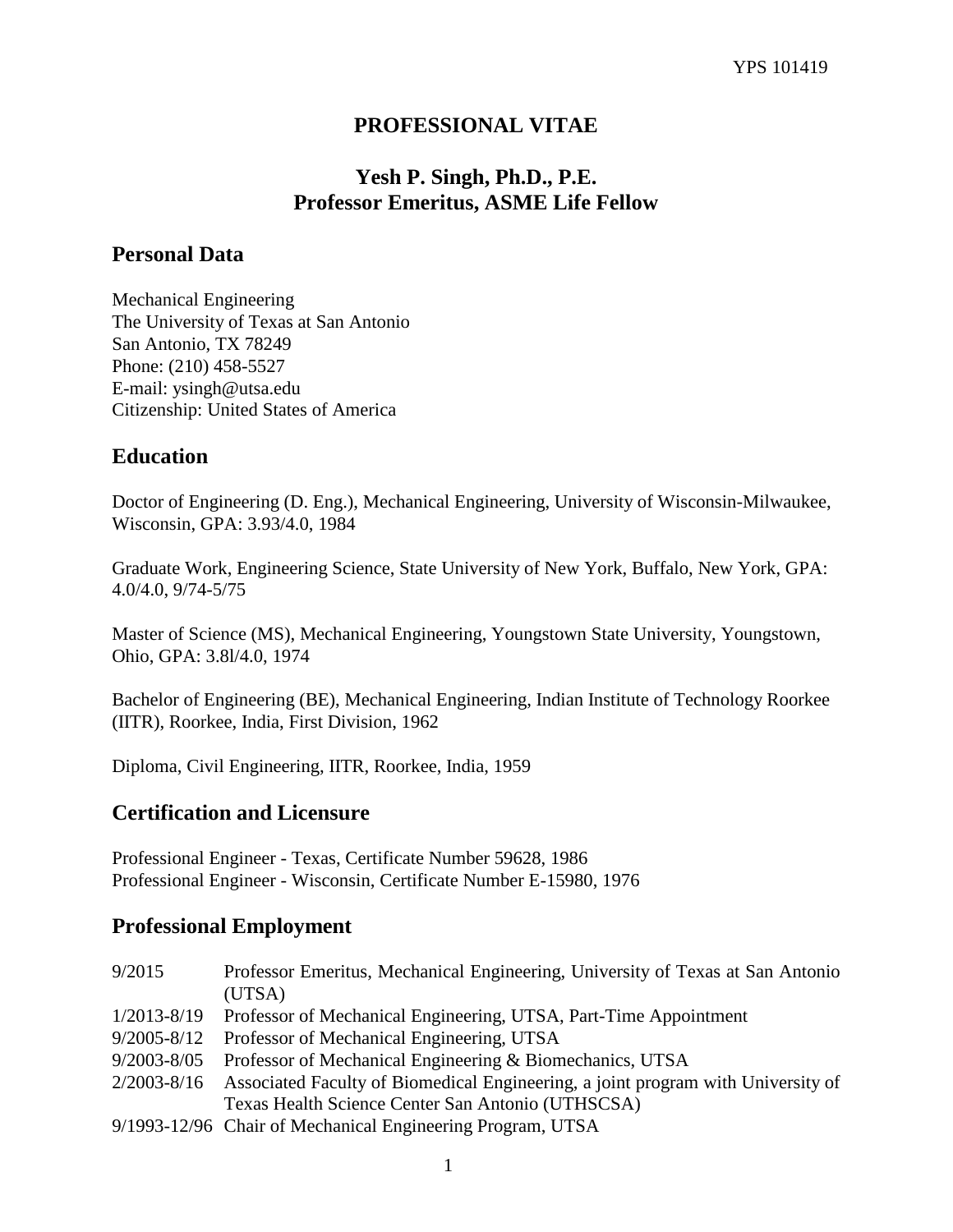- *First successful ABET visit 10/95, no deficiencies were identified.*
- *Recognition plaque to ME Faculty at UTSA by ASME in appreciation of outstanding service, 1995. "It is quite an honor as only five universities in the country have been recognized with the award" until 1995.*
- 9/1988-8/03 Tenured Associate Professor of Mechanical Engineering, UTSA
- 9/1985-8/88 Associate Professor of Mechanical Engineering, UTSA
- 5/1984-8/85 Senior Engineer II, Advanced Technology Center, Allis-Chalmers Corporation, Milwaukee, Wisconsin
- 7/1982-4/84 Senior Engineer I, Advanced Technology Center, Allis-Chalmers Corporation, Milwaukee, Wisconsin
- 4/1977-6/82 Senior Engineer I, Mechanical Engineering Development Department, Allis-Chalmers Corporation, Milwaukee, Wisconsin
- 6/1975-3/77 Engineer, Metals Processing Equipment Department, Allis-Chalmers Corporation, Milwaukee, Wisconsin
- 9/1974-5/75 Teaching Assistant/Doctoral Student, Engineering Science Department, State University of New York, Buffalo, New York, GPA: 4.0/4.0
- 9/1973-8/74 Graduate Student, Mechanical Engineering Department, Youngstown State University, Youngstown, Ohio, GPA: 3.81/4.0
- 4/1973-12/73 Design Engineer, L.W. Nash Corporation, East Palestine, Ohio
- 5/1972-3/73 Design Engineer, Birdsboro Corporation, Birdsboro, Pennsylvania (PA)
- 1/1971-4/72 Mechanical Engineer, DES-ENG-CON Corporation, Reading, PA
- 5/1970-12/70 Design Engineer, Birdsboro Corporation, Birdsboro, PA 7/1965-3/70 Assistant Engineer, Heavy Machine Building Plant, HEC, Ltd., Ranchi, India
- 1/1964-6/65 Design Engineer, *YOUJURALMASHZAVOD,* Orsk, former USSR
- 8/1962-12/63 Assistant Engineer, Heavy Machine Building Plant, HEC, Ltd., Ranchi, India

#### **Awards and Honors**

- Inductee, **Albert Nelson Marquis Lifetime Achievement**, September 12, 2019
- Professor Emeritus, Mechanical Engineering Department, UTSA, September 2015, *the first faculty member in mechanical engineering department granted Professor Emeritus status.*
- **Chair**, Mechanical Engineering Program, UTSA, 9/1993-12/96
- ASME Life Fellow, September 2008, *the first faculty member in mechanical engineering department at UTSA elected to ASME Life Fellow grade.*
- Who's Who in Science and Engineering: 2008-09,  $10^{th}$  Edition (pub. 2007); 2006-07, 9<sup>th</sup> Edition (pub. 2006); 2005-06,  $8^{th}$  Edition (pub. 2004); 1998-99,  $4^{th}$  Edition (pub. 1997).
- Who's Who in American Education:  $2007-2008$ ,  $8^{th}$  Edition (pub. 2007)
- Who's Who in Finance and Industry: 2002-2003,  $33<sup>rd</sup>$  Edition (pub. 2002); 2000-01,  $31<sup>st</sup>$ Edition (pub. 1999).
- Who's Who in South and Southwest: 1999-2000,  $26^{Th}$  Edition (pub. 1998).
- Who's Who in America: 2009,  $63^{\text{rd}}$  Edition (pub. 2008); 2005,  $59^{\text{th}}$  Edition (pub. 2004); 2004, 58<sup>th</sup> Edition (pub. 2003); 2003, 57<sup>th</sup> Edition (pub. 2002); 2002, 56<sup>th</sup> Edition (pub.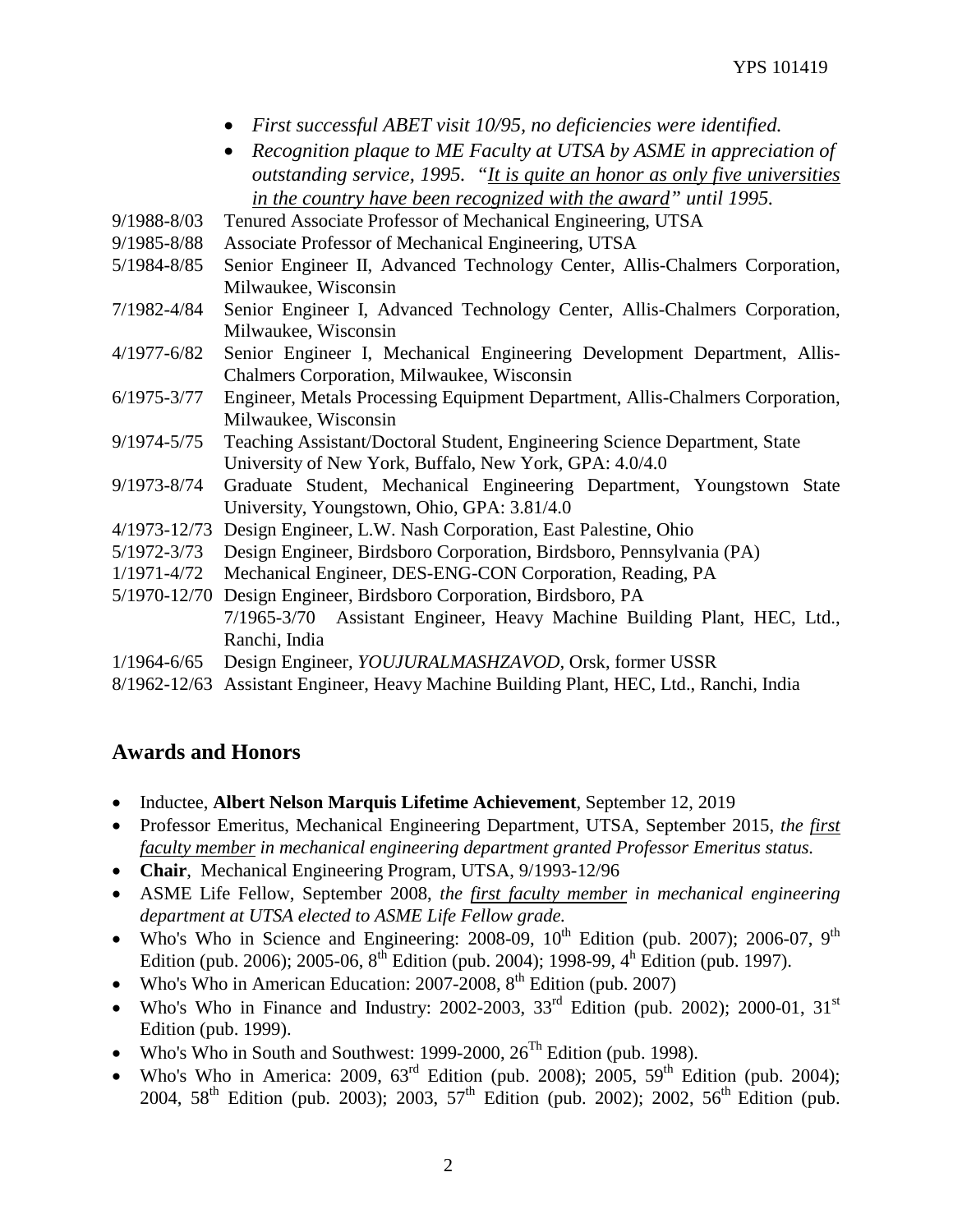2001); 2001, 55<sup>th</sup> Edition (pub. 2000); 2000, 54<sup>th</sup> Edition (pub. 1999); 1999, 53<sup>rd</sup> Edition (pub. 1998).

- Who's Who in the World: 2001,  $18^{th}$  Edition (pub. 2000); 1999,  $16^{th}$  Edition (pub. 1998).
- College of Engineering (CoE), UTSA, Teaching Award, short list, 2008.
- **Charles E. Balleisen Award,** ASME, May 20, 1999. *"This award recognizes the member who has contributed the most outstanding, meritorious service to the betterment of the section for the five-year period,* July 1994-July1999".
- **Clifford H. Schumaker Award**, ASME Region X, April 4, 1998. *"This award recognizes a member of the region, whose exemplary personal and professional conduct and whose outstanding service over a long period has resulted in significant advancement of the objectives of the region"*.
- **Outstanding Alumni Award**, Mechanical Engineering Department, University of Wisconsin-Milwaukee, 1996
- Certificate of Appreciation from ASME San Antonio Section for service and dedication to the promotion and development of mechanical engineering, January 1996
- **Chair,** ASME San Antonio Section, 1994-95: *The ASME San Antonio Section won the Region X's Thompson Traveling Trophy as the outstanding section of the region and outperformed the other sections in the region by the greatest margin ever since its inception in 1952.* The ASME San Antonio Section earned 2,525 points out of possible 2,700 points. No section in the ASME Region X ever received that many points.

ASME**: Chair** of Programs (1999-00), **Chair** of Professional Development Committee (1998-99), **Chair** of Professional Practice Committee (1997-98), **Chair** of Nominations and National Agenda Committee (1995-96), **Section Chair** (1994-95), **Vice-Chair** (1993-94), **Secretary** (1992-93), **Treasurer** (1990-91), **Chair** of College Relation Committee (1989-90, and 96-97).

- **ASME Fellow,** 1992; *the first faculty member in mechanical engineering department at UTSA elected to ASME Fellow grade.*
- Certificate for exceptional contributions of resources, energy, and time; Junior Engineering Technical Society, 1991-92, and 1992-93.
- Chair**,** Student Paper Contest Committee, Applied mechanisms and Robotics Conference, 1991
- Certificate of Recognition, Western Design Engineering Conference, 1982
- **Mechanical Design Award**, YOUJURALMASHZAVOD, Orsk, USSR, 1965
- Ranked second out of 700 graduate engineers in a competitive examination conducted for specialized training in USSR, 1963
- **Medal in Mathematics**, University of Roorkee, 1959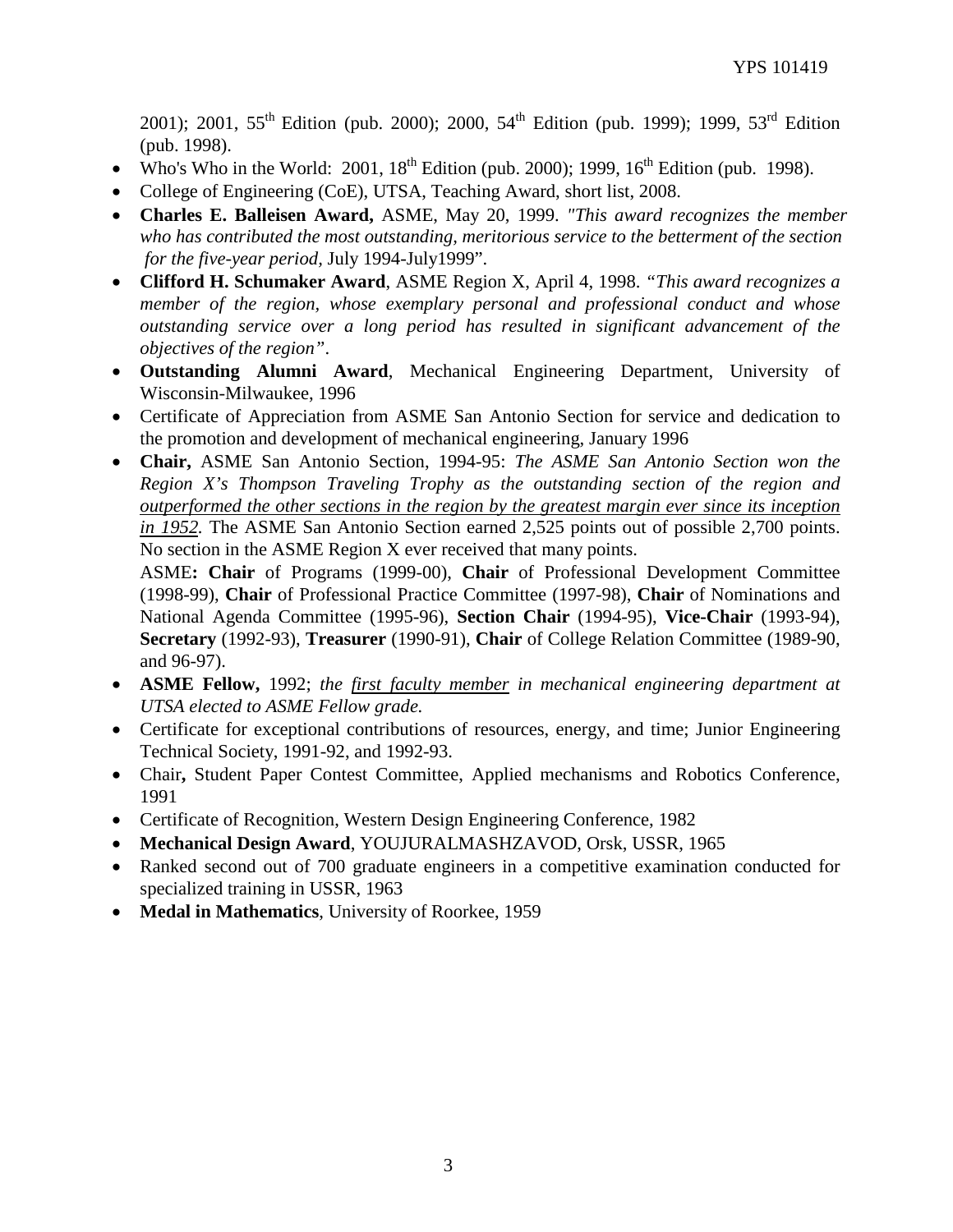## **Research/Scholarly/Creative Activities**

Areas of Research Interest:

- Design of machines and machine elements
- Design of linkages and mechanisms
- Customized higher pair linkages
- Design of cam-follower systems and gears
- Computer-aided design (CAD)
- Design of large gears
- Design of input coupled split power transmissions
- Kinematics and dynamics of machines
- Stress analysis
- Finite element applications in design of mechanical and structural systems

## Refereed Journal Papers:

- 1. Fussner, D., and Singh, Y. P., "Design of Input Coupled Split Power Transmissions, Arrangements and their Characteristics," Transactions of the ASME, Journal of Mechanical Design, Vol. 126, pp 542-550, May 2004.
- 2. Singh, Y. P., Ball, J. H., and Rouch, K. E., "A Finite Elements Approach for Analysis and Design of Pumps," International Journal of Applied Finite Elements and Computer Aided Engineering, Finite Elements in Analysis and Design, Vol. 6, pp. 45-58, 1989.
- 3. Singh, Y. P., "Synthesis of Planar Linkages That Contain Guiding Tracks," Transactions of the ASME, Journal of Mechanisms, Transmissions, and Automation in Design, Vol. 109, pp. 155-162, 1987.
- 4. Singh, Y. P., "Determination of AGMA Geometry Factor J for External Slotted Spur Gears," Transactions of the ASME, Journal of Vibration, Acoustics, Stress and Reliability in Design, Vol. l05, pp. 305-311, July l983.
- 5. Singh, Y. P., "Mathematical Formulation of Cooling Water Flow Rates for High Speed Continuous Slab Caster", Transactions of the ASME, Journal of Mechanical Design, Vol. l03, No. 2, pp. 3l8-327, l98l.
- 6. Singh, Y. P., and Kohli, D., "Synthesis of Cam-Link Mechanisms for Exact Path Generation", Journal of the International Federation for the Theory of Machines and Mechanisms, Mechanism and Machine Theory, Vol. l6, No. 4, pp. 447-457, l98l.

Refereed Papers:

7. Singh, Yesh P., and Patchigolla, R., "Effect of Rim Thickness on Bending Stresses in Low Addendum Large Spur Gears," Proceedings of the 2006 International Ansys Conference, Paper No. 334, pp. 1-21, May 2006, *Best of Session Technical Paper Award*.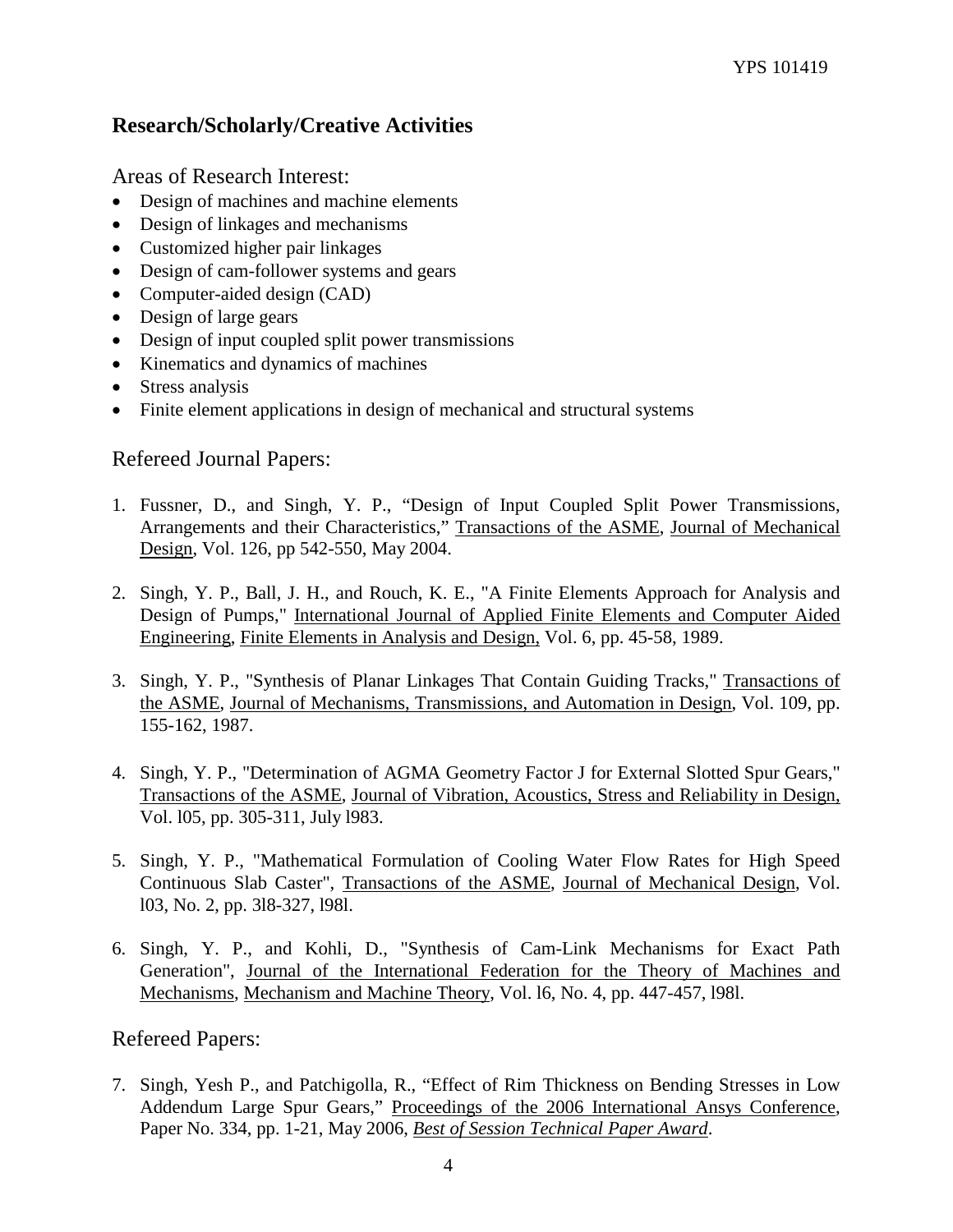- 8. Patchigolla, R., and Singh, Yesh P., "Finite Element Analysis of Large Spur Gear Tooth and Rim with and without Web Effects - Part I," Proceedings of the 2006 ASEE Gulf-Southwest Annual Conference, Session 1, Paper #T1A6, pp.1-11, March 2006.
- 9. Patchigolla, R., and Singh, Yesh P., "Finite Element Analysis of Large Spur Gear Tooth and Rim With and without Web Effects - Part II," Proceedings of the 2006 ASEE Gulf-Southwest Annual Conference, Session 13, Paper #T4A1, pp.1-11, March 2006.
- 10. Talley, Peggy L., Singh, Yesh P., and Bernstein, Henry L., "Design Modification of a Gas Turbine Blade Shroud," Proceedings of the 2005 ASEE Gulf-Southwest Annual Conference, Session T1C2, pp. 1-13, March 2005.
- 11. Karimi, A., Eftekhar, J., Manteufel, R., and Singh, Y., "Industrially Supported Projects in a Capstone Design Sequence," Proceedings of the 2003 American Society for Engineering Education Annual Conference, Session No. 1566, June 2003
- 12. Wharton, S. M., Garg, H., and Singh, Y. P., "Knee Motion Data Collection and Determination of Instant Centers," Proceedings of the International Scientific Conference of Mechanical Engineering, COMEC 2002, Coloquio de CAD-CAM-CAE, pp. 1-8, Nov. 2002.
- 13. Fussner, D., and Singh, Y. P., "Dual Stage Input Coupled Split Power Transmission Efficiency Optimization," Proceedings of the 2002 ASME International Design Engineering Technical Conferences (IDETC), Paper No. DETC 2002/DAC-34057, pp. 1-16, September 2002.
- 14. Fussner, D., and Singh, Y. P., "Development of Dual Stage Input Coupled Split Power Transmission Arrangements and their Characteristics," Proceedings of the SAE 2002 World Congress, Paper No. 2002-01-0590, pp. 43-48, March 2002.
- 15. Fussner, D., and Singh, Y. P., "Development of Single Stage Input Coupled Split Power Transmission Arrangements and their Characteristics," Proceedings of the SAE 2002 World Congress, Paper No. 2002-01-1294, pp. 331-340, March 2002.
- 16. Higgs, D., Sanders, P., and Singh, Y. P., "Design of below the Knee Prosthetic Socket," Proceedings of the 2002 ASEE Gulf-Southwest Annual Conference, VC2, pp.1-14, March 2002.
- 17. Gernentz, R., Goodrich, M., and Singh, Y. P., "Design of a Portable Windmill," Proceedings of the 2002 ASEE Gulf-Southwest Annual Conference, VC1, pp. 1-10, March 2002. *The paper received Best Student Paper-Honorable Mention Award in the conference.*
- 18. S. Jagannathan, Annie Levesque, and Y. Singh, "Approximation-Based Control and Avoidance of a Mobile Base with an Onboard Arm for Mars Greenhouse Operation," Proceedings of the 2001 IEEE International Symposium on Intelligent Control, pp. 103-108, September 2001.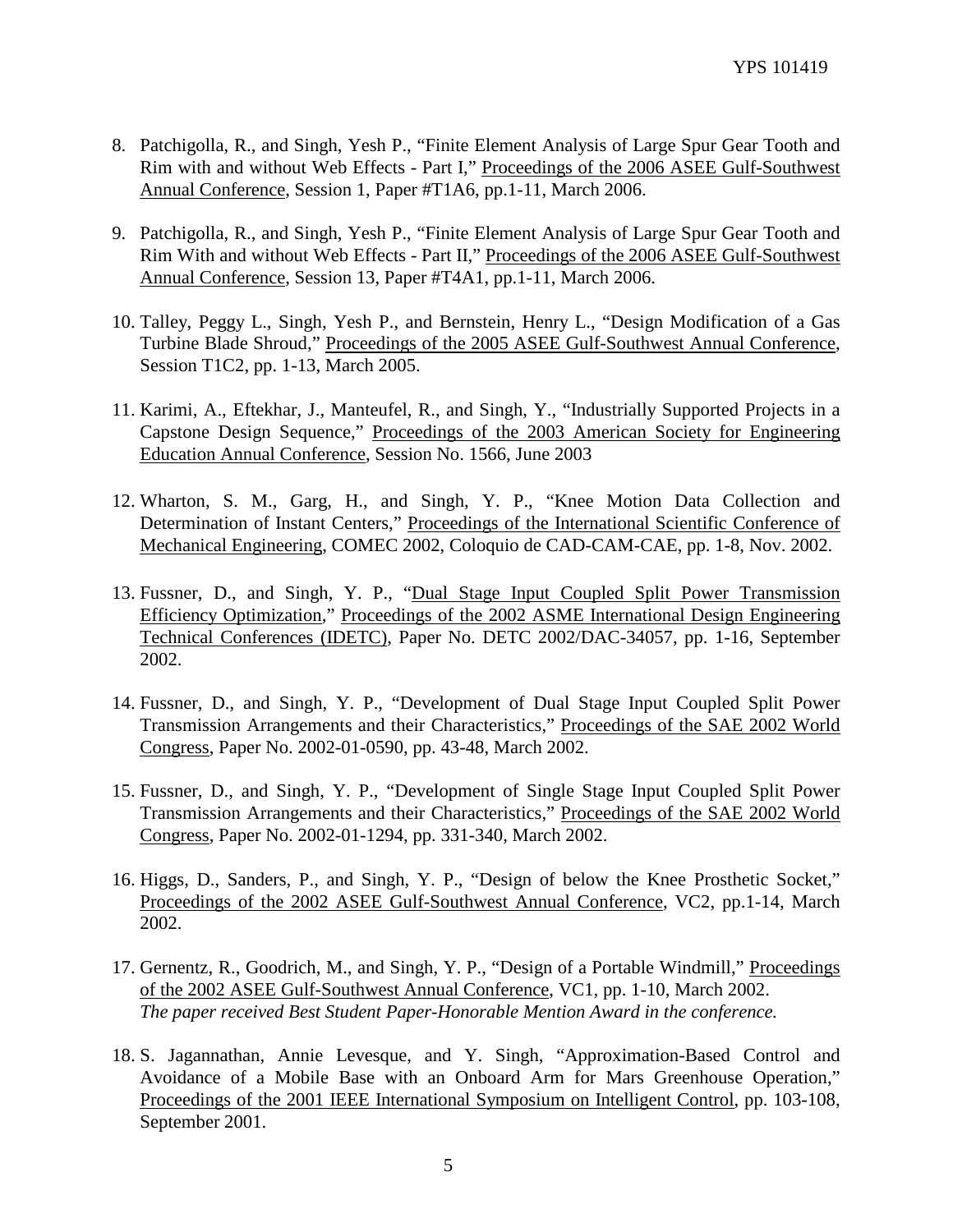- 19. Wharton, S. M., and Singh, Y. P., "Development of Solid Models and Multimedia Presentations of Kinematic Pairs," Proceedings of the 2001 American Society for Engineering Education Annual Conference, Session No. 2793, pp. 1-12, June 2001.
- 20. S. Jagannathan, Annie Levesque, and Y. Singh, "Adaptive Network Control of a Mobile Base with an Onboard Arm for Mars Greenhouse Operation," Proceedings of the American Control Conference, pp. 606-611, June 2001.
- 21. Mei, E., and Singh, Y. P., "Optimization of a Four-Bar Prosthetic Knee Mechanism," Proceedings of International Conference on Mechanics in Medicine and Biology (ICMMB-11), pp. 155-158, April 2000.
- 22. Mei, E., and Singh, Y. P., "Continuous Knee Joint Motion with Regression Approach," Proceedings of International Conference on Mechanics in Medicine and Biology (ICMMB-11), pp. 149-152, April 2000.
- 23. Balaraman, V., and Singh, Y. P., "Enumeration of Human Knee Prostheses-An Overview," Proceedings of the 32nd Annual Rocky Mountain Bioengineering Symposium & 32nd International ISA Biomedical Sciences Instrumentation Symposium, Vol. 31, pp. 263-268, April 1995.
- 24. Balaraman, V., and Singh, Y. P., "Synthesis, Analysis, and Optimization of Cam-Link Prosthetic Knee Mechanism," Proceedings of the 32nd Annual Rocky Mountain Bioengineering Symposium & 32nd International ISA Biomedical Sciences Instrumentation Symposium, Vol. 31, pp. 269-274, April 1995.
- 25. Shabbir, S. A., Singh, Y. P., and Carnes, Jr., D.L., "Computer Aided Design, Analysis, and Manufacturing of a New Endodontic Instrument," Proceedings of the Ist National Applied Mechanism & Robotics Conference, Volume I, pp. 6C-1-7, November 1989.
- 26. Guzman, H. M., Burgess, J. M., and Singh, Y. P., "Data Acquisition and Control of Mold Oscillator Mechanisms for Continuous Casters," Proceedings of the ASME International Computers in Engineering Conference, Volume One, pp. 565-570, August 1989.
- 27. Jurek, J. M., Cimadevilla, M., and Singh, Y. P., "Optimization and Interactive Computer Aided Design of Mechanisms Containing a Guiding Track," Proceedings of the ASME International Computers in Engineering Conference, Vol. One, pp. 233-243, August 1989.
- 28. Burgess, J. M., Guzman, H. M., and Singh, Y. P., "Mold Oscillator Mechanisms for Continuous Casters-Synthesis and Computerized Design," Proceedings of the ASME International Computers in Engineering Conference, Vol. One, pp. 257-264, August 1989.
- 29. Singh, Y. P., Ball, J. H., Rouch, K.E.,"A Parametric Approach for Determining Dynamic Characteristics of Pump System - Part I - Parameterization and Finite Element Models",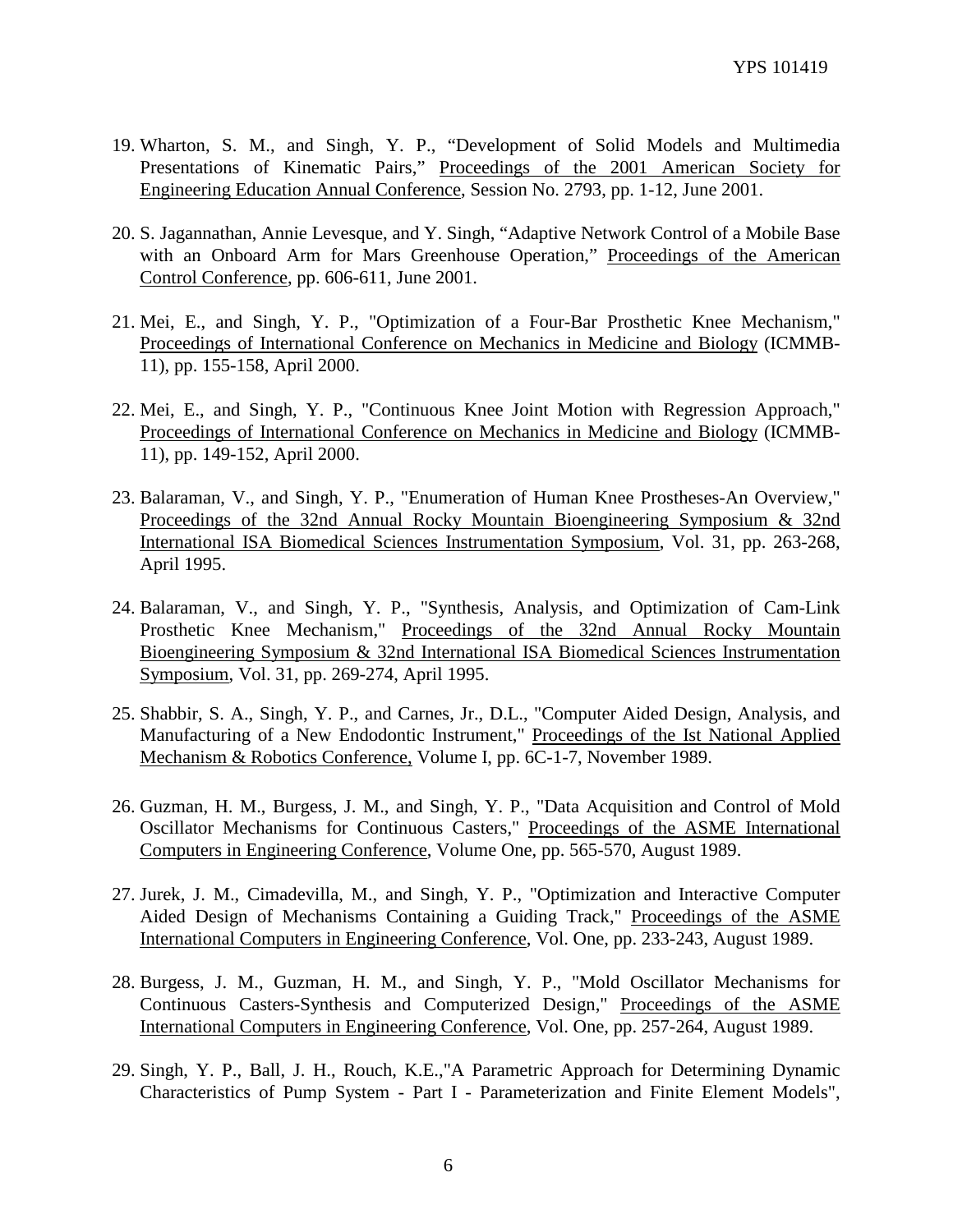Proceedings of the ASME 7th Biennial Conference on Failure Prevention, Reliability and Stress Analysis, pp. 39-46, September 1987.

- 30. Singh, Y. P., Ball, J. H., Rouch, K. E., "A Parametric Approach for Determining Dynamic Characteristics of Pump Systems - Part II - Modal Analysis and Correlation of Results," Proceedings of the ASME 7th Biennial Conference on Failure Prevention, Reliability and Stress Analysis, pp. 47-52, September 1987.
- 31. Singh, Y. P., Ball, J. H., and Rouch, K. E., "Dynamic Analysis and Design of Centrifugal Pump Systems," ANSYS 1987 Conference Proceedings, Integrating Design and Analysis, pp. 8.10-8.26, April 1987.
- 32. Singh, Y. P., "On the General Design of Very Large Spur and Helical Gears Used in Cement and Mining Industry," Proceedings of the 9th Applied Mechanisms Conference, VII B, pp. V.l-V.9, October l985.
- 33. Singh, Y. P., "Kinematic Synthesis and Design of Welding Torch Mechanisms", Proceedings of the 9th Applied Mechanisms Conference, III B, pp. II.l-II.7, October l985.
- 34. "Kinematic Synthesis of Planar Cam-Link Mechanisms for Exact Path and Exact Motion Generation," Ph. D. dissertation, University of Wisconsin-Milwaukee, May 1984.
- 35. Singh, Y. P., and Kohli, D., "Synthesis of Planar Cam-Link Mechanisms for Generation of Plane Algebraic Curves," Proceedings of the Eighth Applied Mechanisms Conference, pp. 18-l - 18-l2, September l983.
- 36. Singh, Y. P., and Kohli, D., "Synthesis of Planar Cam-Link Mechanisms for Exact Motion Generation," Proceedings of the 7th Applied Mechanisms Conference, pp. XLII-1 - XLII-6, December l98l.
- 37. Singh, Y. P., and Kohli, D., "Synthesis of Cam-Link Mechanisms for Exact Path Generation", Proceedings of the 6th Applied Mechanism Conference, pp. XXXV-l - XXXVl3, October l979.
- 38. Singh, Y. P., and Kohli, D., "Kinematic Analysis of Spatial Mechanisms Containing Lower and Higher Pairs", Proceedings of the 5th Applied Mechanism Conference, pp. 14-l - 14-10, November l977.

Conference Papers:

39. Singh, Y. P., "Finite Element Based Design of Prosthetic Socket and Socket/Artificial Limb Connection," Proceedings of the 17th Southern Biomedical Engineering Conference, P. 91, February 1998.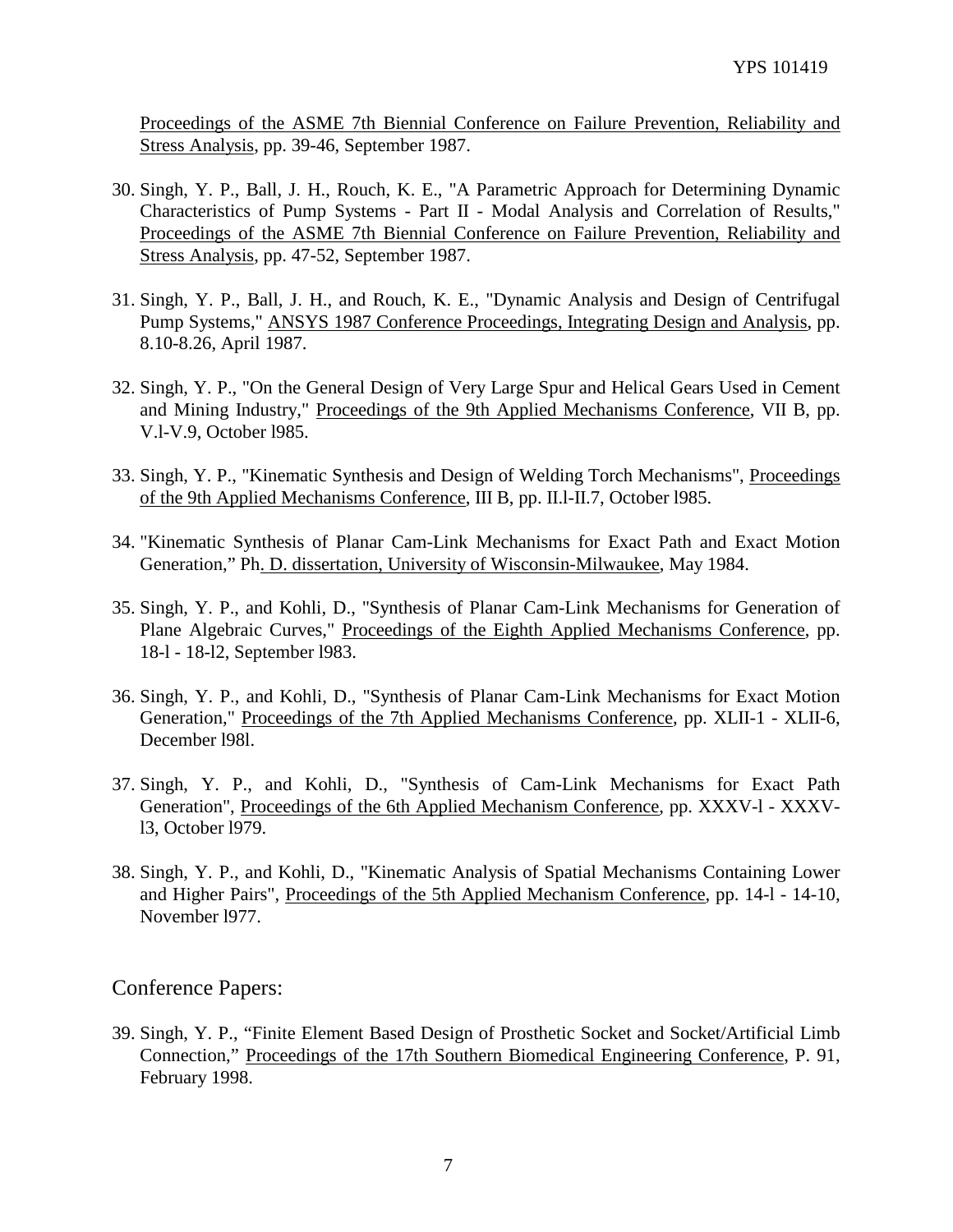- 40. Weissman, J., Singh, Y. P., and Arroyo, A., "Historical Analysis of EIT/FE Success Rate at UTSA Division of Engineering," Proceedings of the 1998 ASEE/GSW Conference, 1998.
- 41. Neely, G. D., and Singh, Y. P., "Computer-Aided Design of a Diesel Engine Piston," Proceedings of the 1996 Annual Meeting of the Gulf Southwest Section of ASEE, pp. 158- 163, March 1996.
- 42. Singh, Y. P., "Mechanical Design Component in Undergraduate Engineering Education at the UTSA," Proceedings of the ASEE Gulf-Southwest Section Annual Meeting, March 1992.
- 43. Singh, Y. P., "An Integrated Mechanical Design Approach in Undergraduate Engineering Education," Proceedings of the ASEE Gulf-Southwest Section Annual Meeting, March 1991.
- 44. Karimi, A., Eftekhar, J., and Singh, Y. P., "ME Senior Design Group-Projects at UTSA," Proceedings of the ASEE Gulf-Southwest Section Annual Meeting, March 1991.
- 45. Singh, Y. P., and Jurek, J. M., "An Interactive Computerized Design of Higher Pair Planar Mechanisms for Path Generation", Proceedings of the ASEE Gulf-Southwest Section Annual Meeting 1988, pp. 199-216, March 1988.
- 46. Singh, Y. P., "Pressure Angle and Radius of Curvature of Guiding Tracks in Planar Linkages", Proceedings of the 10th Applied Mechanisms Conference, Vol. 1, 2B, December 1987.

Other Publications (Project Reports):

- 1. "Procedures and Computer Programs for Mechanical Design and Analysis of Springs, Shafts, and Gears", University of Texas at San Antonio, San Antonio, Texas, June 1987.
- 2. "Hibbtac Gear and Pinion Tooth Deflection Analysis," Energy and Minerals Systems Company, Allis Chalmers Corporation, Milwaukee, Wisconsin, Report Number 8039l-PR-5l49, June l985.
- 3. "Vibration Analysis and Design of NSYV Pump Systems", An Interim Report, Industrial Pump Division, Cincinnati, Ohio, Report Number 80353-PR-5113, March l985.
- 4. "Enhancement of Agriculture Tractor Division Spur and Helical Gearing Program," Agricultural Tractor Division, Allis-Chalmers Corporation, Advanced Technology Center, Report Number 3335-C-4400, November l984.
- 5. "Elkem Rotating Kiln Afterburner Support Structure Analysis," Allis-Chalmers Corporation, Advanced Technology Center, Document No. 3335-TM-4030, September l984.
- 6. "Elkem Kiln Shell Structural Analysis," Allis-Chalmers Corporation, Advanced Technology Center, Report Number 3335-C-4151, April l984.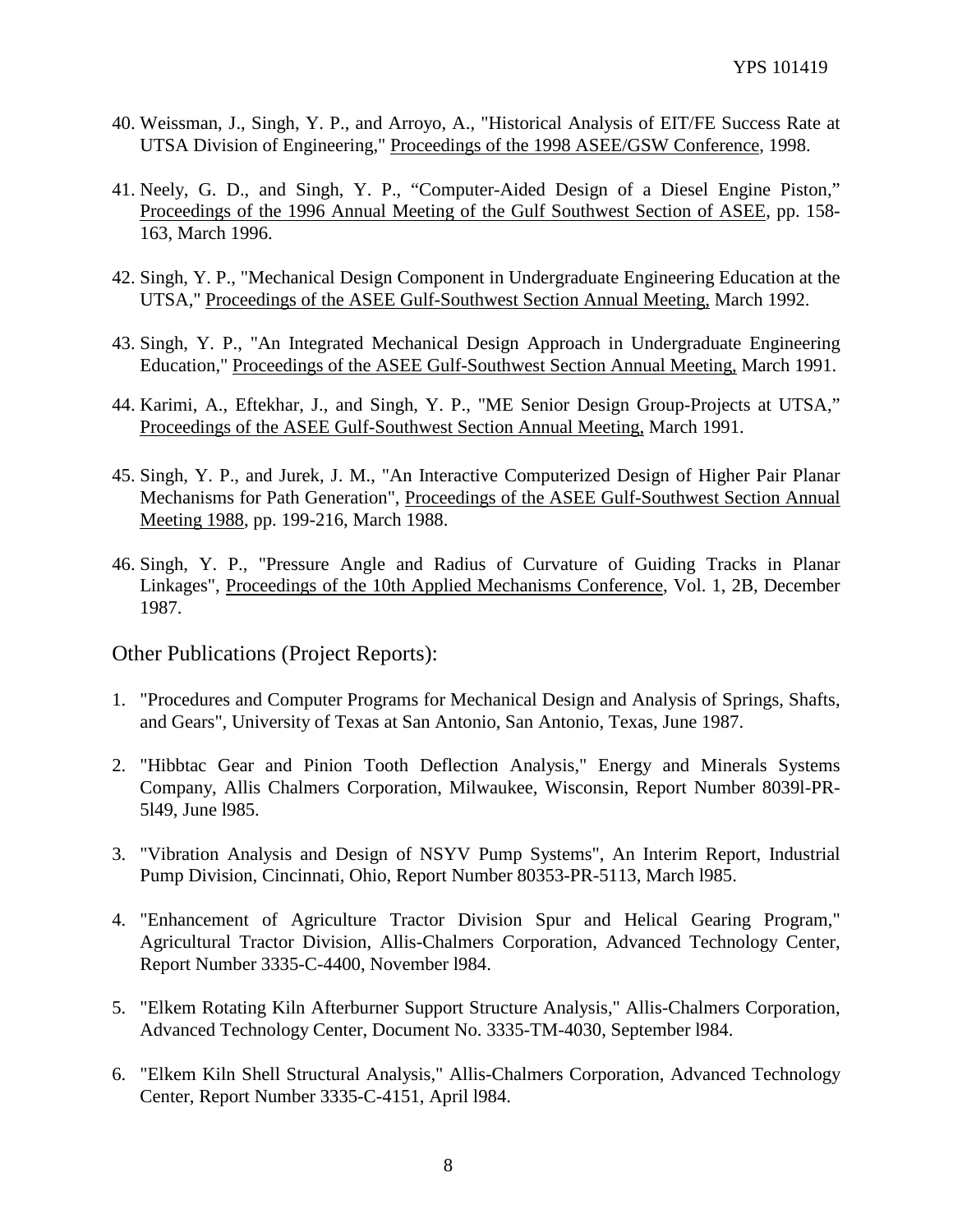- 7. "Kinematic Synthesis of Planar Cam-Link Mechanisms for Exact Path and Exact Motion Generation", Doctoral Dissertation, University of Wisconsin-Milwaukee, Milwaukee, Wisconsin, May 1984.
- 8. "Hibbing Taconite Mill Main Gear Failure Analysis," Allis-Chalmers Corporation, Advanced Technology Center, Document Nos. 3335-C-4358, 3335-C-4346, 3335-TM-4026, l984.
- 9. Seismic Calculations of Anchor Bolts for Novato Treatment Plant," DYN Construction Corporation, S.O. No. 37926, Allis-Chalmers Corporation, Advanced Technology Center, Report No. 40084-PR-40l3, May l984.
- 10. (with K. Rouch), "Cyclic Symmetry in Analysis of Impeller Vibration," Allis-Chalmers Corporation, Advanced Technology Center, Report Number 553l8-PR-4002, March l984.
- 11. "Development of Computer Program, HGEARD, for Design of Gears for Kiln and Mill Drives," Allis-Chalmers Energy and Minerals Systems Company, Advanced Technology Center, Document Nos. 3335-C-4268 and 3335-C-3734, December l983.
- 12. (with K. Rouch, and H. Jhansale), "Stress and Fatigue Evaluation of Detroit-Edison IP Rotor", Allis-Chalmers Corporation, Advanced Technology Center, Report No. 453l9-PR-3037, November l983.
- 13. (with D. Lovejoy, D. McCann, and K. Rouch), "Life Expectancy of Steam Turbine Components of Port Washington Unit No. 3", Allis-Chalmers Corporation, Advanced Technology Center, Document Nos. 453l6-PR-304l and 213101J, November l983.
- 14. (with D. Lovejoy, D. McCann, and K. Rouch), "Life Expectancy of Steam Turbine Components of Oak Creek Unit No. l", Allis-Chalmers Corporation, Advanced Technology Center, Document Nos. 453l6-PR-3040 and 213100J, November l983.
- 15. "KilnGAS Soot Blower Steam Piping Thermal Analysis", Allis-Chalmers Corporation, Advanced Technology Center, Document No. 40084-C-3662, October l983.
- 16. "Dynamic Analysis of Crusher Building for RTB-BOR Copper Mine," Majdanpek, Yugoslavia, Allis-Chalmers Corporation, Advanced Technology Center, Report No. 45308- PR-3033, September l983.
- 17. "Summary of Results and Recommendations, Crusher Building Dynamic Analysis," Allis-Chalmers Corporation, Advanced Technology Center, Report No. 45308-PR-3029, August l983.
- 18. "Analysis and Design of NSW-V Model, 250 Series Pumps," Industrial Pump Division, Allis-Chalmers Corporation, Advanced Technology Center, Report No. 55332-PR-3022, July l983.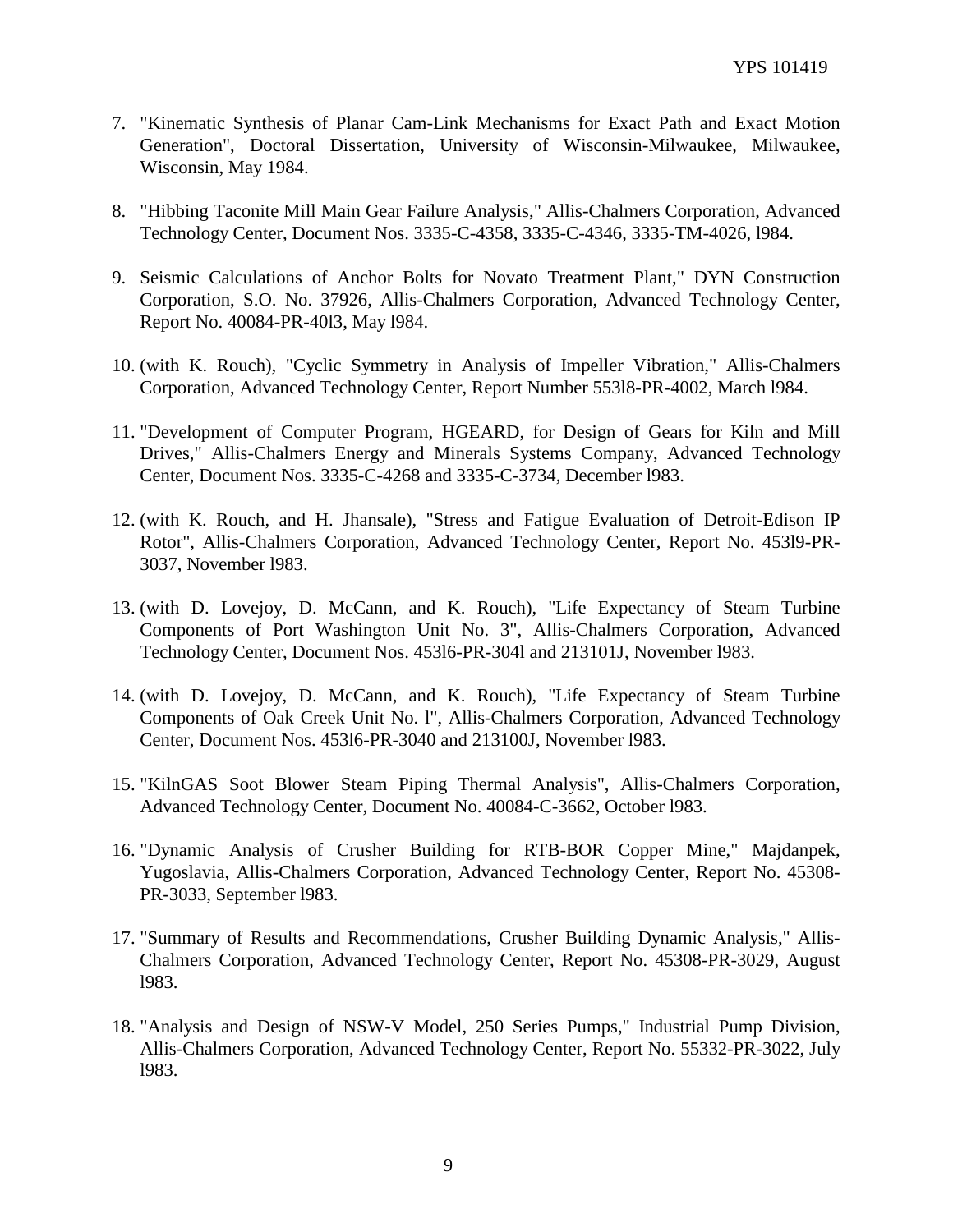- 19. "Dynamic Analysis and Design Modification of Water Pump for Korean Electric Company Using Finite Element Techniques," Allis Chalmers Corporation, Advanced Technology Center, Document No. 50243-C-3557, July l983.
- 20. "Dynamic Analysis of l0 x 24 Lo-Head Double Deck Screen Using Finite Element Techniques," Solids Process Equipment Division, Allis-Chalmers Corporation, Advanced Technology Center, Document No. 55349-C-3l59, April l983.
- 21. "Pump System Finite Element Model and Dynamic Mode Shapes," Allis-Chalmers Corporation, Advanced Technology Center, Document No. 55332-PR-2024, October l982.
- 22. "Seismic Evaluation of 220 KV, 350 MVA Auto Transformer per TrafoUnion Report No. 3l42," Allis-Chalmers Corporation, Advanced Technology Center, Report No. 45280-PR-2028, December l982.
- 23. "Seismic Qualification for Switchgear for US Department of Energy," Gas Centrifuge Enrichment Plant, Portsmouth, Ohio, DOE Contract No. DE-AC05-780R05629, Allis-Chalmers Corporation, Advanced Technology Center, Report No. 45268-PR-2020, September l982.
- 24. "Special Study of Case Carburized and Ground Tooth of Intermediate Helical Gear Set," Falk l060 FCB3 Reducer, Allis-Chalmers Corporation, Document No. l3796, May l982.
- 25. "Mill and Kiln Spur Gear Design," Cement, Mining & Metals Systems Division, Allis-Chalmers Corporation, Document No. l3744, November l98l.
- 26. "Mill Main Bearing Trunnion Assembly Thermal Analysis," Cement, Mining & Metals Systems Division, Allis-Chalmers Corporation, Document No. 13726, June l98l.
- 27. "Thermal Analysis of Support Roller-Shaft of Coal Gasifier," Commercial Module, Wood River, Illinois, Allis-Chalmers Corporation, Document No. 13717, May l98l.
- 28. "Phase I, Phase II, and Phase III Thermal Analyses of Kiln Support Roller-Shaft," Cement, Mining & Metals Systems Division, Allis-Chalmers Corporation, Document l3709, March l98l.
- 29. "Thermal Study of Kiln Support Roller Shaft Assembly," Cement, Mining & Metals Systems Division, Allis-Chalmers Corporation, Document No. 13700, March l98l.
- 30. "Investigation of Surface and Sub-Surface Stresses for Cylindrical Surfaces in Contact," Cement, Mining & Metals Systems Division, Allis-Chalmers Corporation, February l980.
- 31. "Computer-Aided Design for Allis-Chalmers High Speed Continuous Slab Caster," Metals Processing Equipment Department, Allis-Chalmers Corporation, December l979.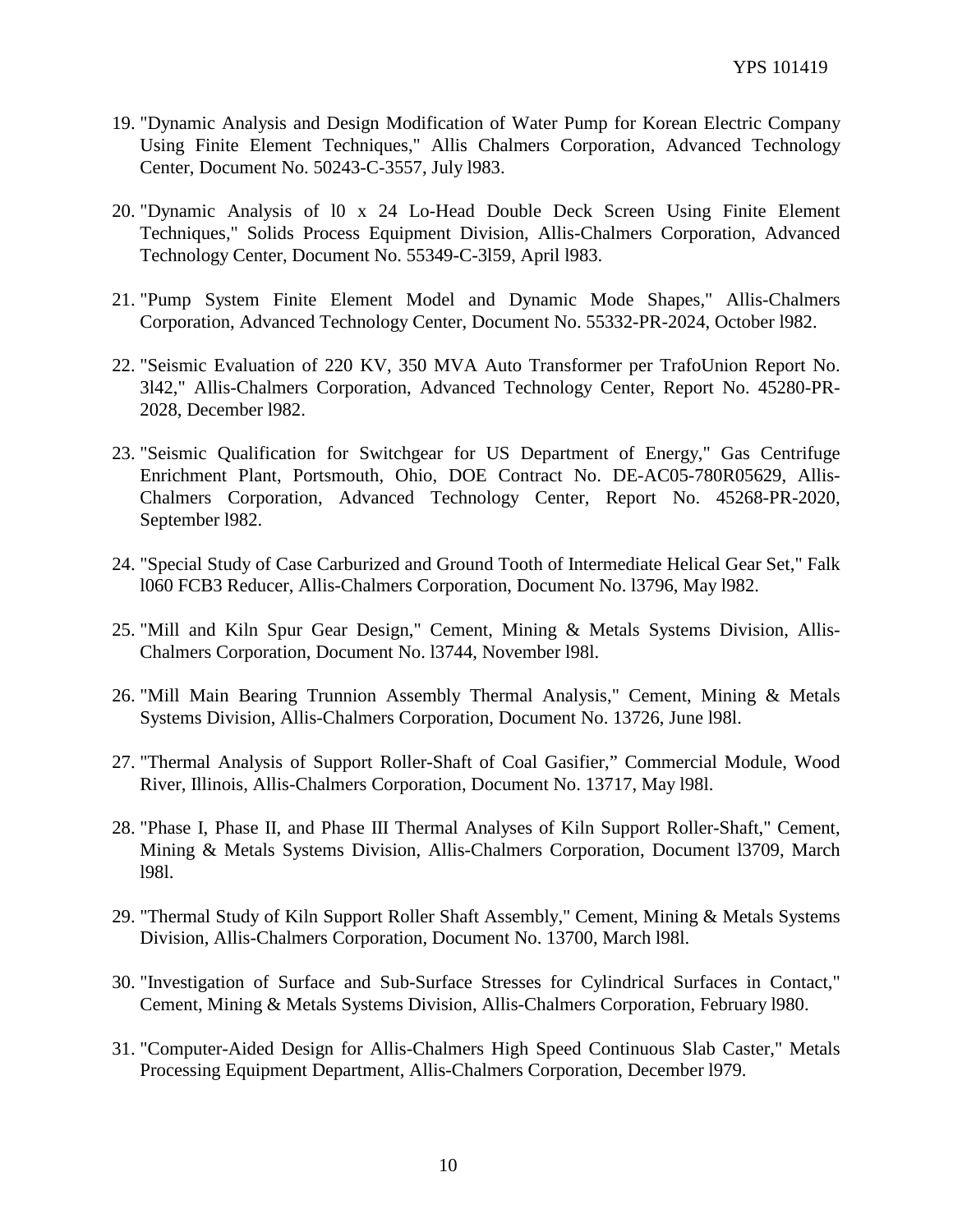- 32. "Cooling Water Computer Program, Continuous Slab Caster," Metals Processing Equipment Department, Allis-Chalmers Corporation, Document No. 13588, December l979.
- 33. "Casting Bow Roll Geometry Computer Program, Continuous Slab Caster," Metals Processing Equipment Department, Allis-Chalmers Corporation, Document No. 13488, June l979.
- 34. "Critical Length Computer Program, Continuous Slab Caster," Metals Processing Equipment Department, Allis-Chalmers Corporation; Document No. 13428, December 1978.
- 35. "Withdrawal Resistance Computer Program, Continuous Slab Caster," Metals Processing Equipment Department, Allis-Chalmers Corporation, Document No. 13427, December l978.

#### Book Reviews:

- 1. Reviewed, "Machine Design: An Integrated Approach," Fourth Edition, Robert L. Norton (pub. 2011), 2010
- 2. Reviewed, "Engineering Mechanics: Statics,"  $12^{th}$  Edition (pub. 2010), R.C. Hibbler, 2008
- 3. Reviewed, "Chapter 5: Failures Resulting from Static Loading," of the book, "Shigley's Mechanical Engineering Design," 8<sup>th</sup> edition (pub. 2008), Budynas and Nisbett, 2006
- 4. Reviewed the book, "Design of Machinery,"  $3<sup>rd</sup>$  Edition, development plan for the 4<sup>th</sup> edition text and media supplement, Robert L. Norton (pub. 2008), 2004
- 5. Reviewed the book, "Fundamentals of Machine Component Design," 3rd edition, Robert Juvinall and Kurt Marshek, 2003
- 6. Reviewed the book, "Mechanism Design: Analysis and Synthesis," Volume I,  $4<sup>th</sup>$  edition, Arthur G. Erdman, George N. Sandor, and Sridhar Kota (pub. 2001), 2000

#### Seminars/Short Courses/Professional Reviews:

- 1. "Finite Element Applications in Mechanical Design," Southwest Research Institute, San Antonio, Texas, April l986.
- 2. "Review of Gear Design Practices and Standards," Minerals Systems Division, Allis-Chalmers Corporation, Milwaukee, Wisconsin, December l984.
- 3. "Pump System Dynamics Program and User Training for NSW-V Model, 250 Series Pumps," Industrial Pump Division, Allis-Chalmers Corporation, Cincinnati, Ohio, August l983.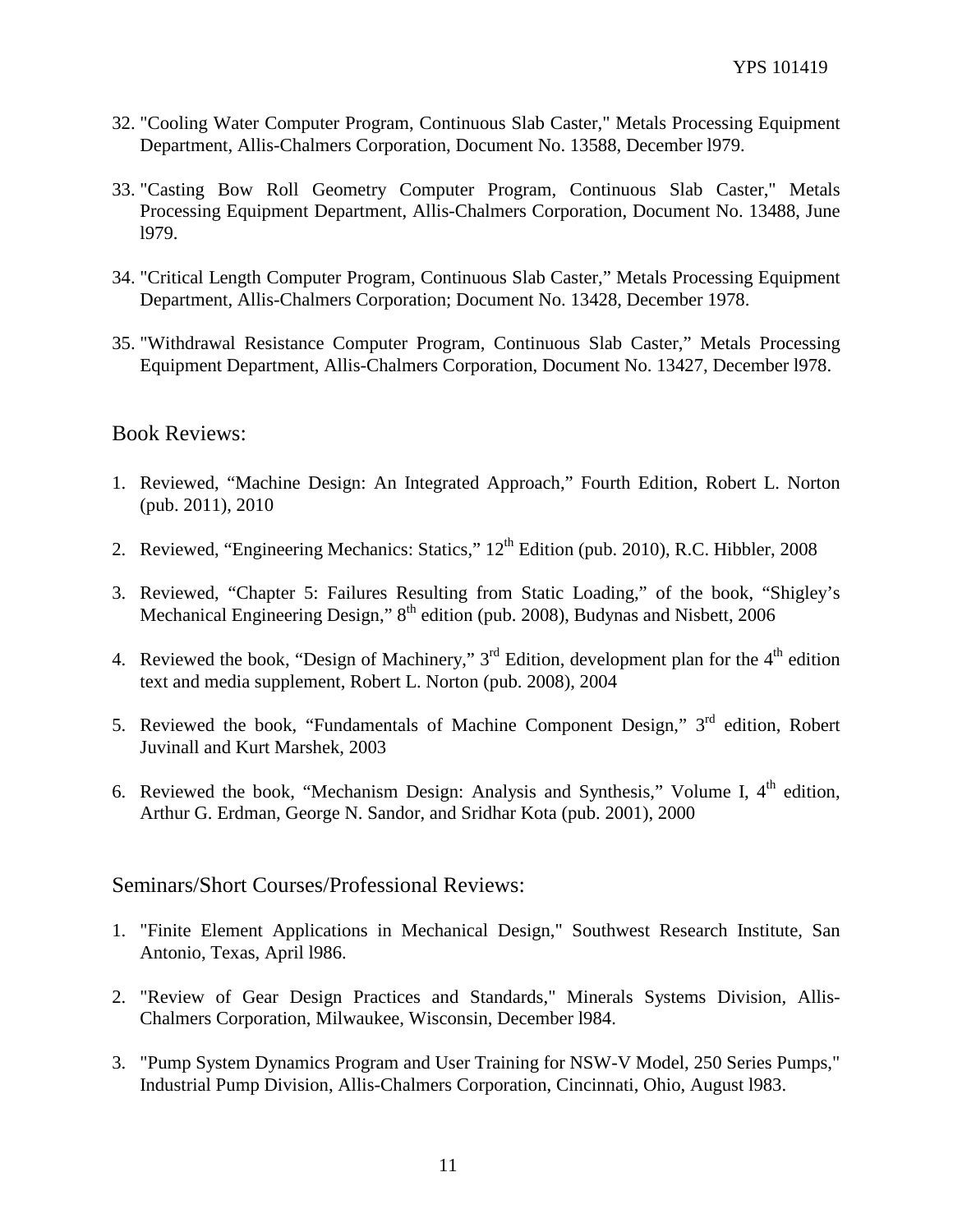- 4. Seminar on ANSYS Mesh Generation," with D. Lovejoy, presented to in house technical staff at Allis-Chalmers Corporation, Milwaukee, Wisconsin, May l983.
- 5. "Computer Program, GEARD, for Design of Hobbed, Shaped and Formed External Spur Gears," Cement, Mining and Metals Systems Division, Allis-Chalmers Corporation, Milwaukee, Wisconsin, l98l.
- 6. "Review of High and Low Addendum Gearing System" Torque Carrying Capacity of the Gear and Pinion, Cement, Mining and Metals Systems Division, Allis-Chalmers Corporation, Milwaukee, Wisconsin, l98l.
- 7. "Tooth Tip Relief and Hertzian and Bending Deflections of Mating Teeth of Typical Kiln Gear Set," Cement, Mining and Metals Systems Division, Allis-Chalmers Corporation, Milwaukee, Wisconsin, l980.
- 8. "Computer Program, GEOMAT, for Determining the Tooth Geometry Coordinates, Tip Relief and Root Profile," Cement, Mining and Metals Systems Division, Allis-Chalmers Corporation, Milwaukee, Wisconsin, l979.
- 9. ASME FE Review Session: Mechanical Design and Analysis, October 25, 2011.
- 10. Presented "Machine Design Workshops," at Test Masters Educational Services, Houston, September 28, 2008, April 12, 2009.
- 11. Presented, "Machine Design Review Session," at British Petroleum, Houston, October 11, 2008.
- 12. Presented, "Machine Design Review Sessions," at Test Masters Educational Services, Houston, October 12, 2008, March 29, 2009.
- 13. Organized, "SolidWorks & Cosmos Motion, and Cosmos Works," seminar for student enrolled in Mechanical Design courses at UTSA, Oct. 18 2007.
- 14. Organized, "Process Re-Engineering Seminar," for businesses in San Antonio, co-sponsored with Structural Dynamics Research Corporation (SDRC), June 1998.
- 15. Organized, "Quality Control of Visuals," Seminar for CE, EE, and ME seniors, April 1997.
- 16. Organized, "Mental and Experimental Geometry: Coexistence with Computer Graphics," Seminar, Division of Engineering, UTSA, March 1992.

## **Research Support**

*Thirty-five (35) sponsored research projects prior to August 1985 are listed under Other Publications (Project Reports). Some of the technical projects I worked on are listed below.*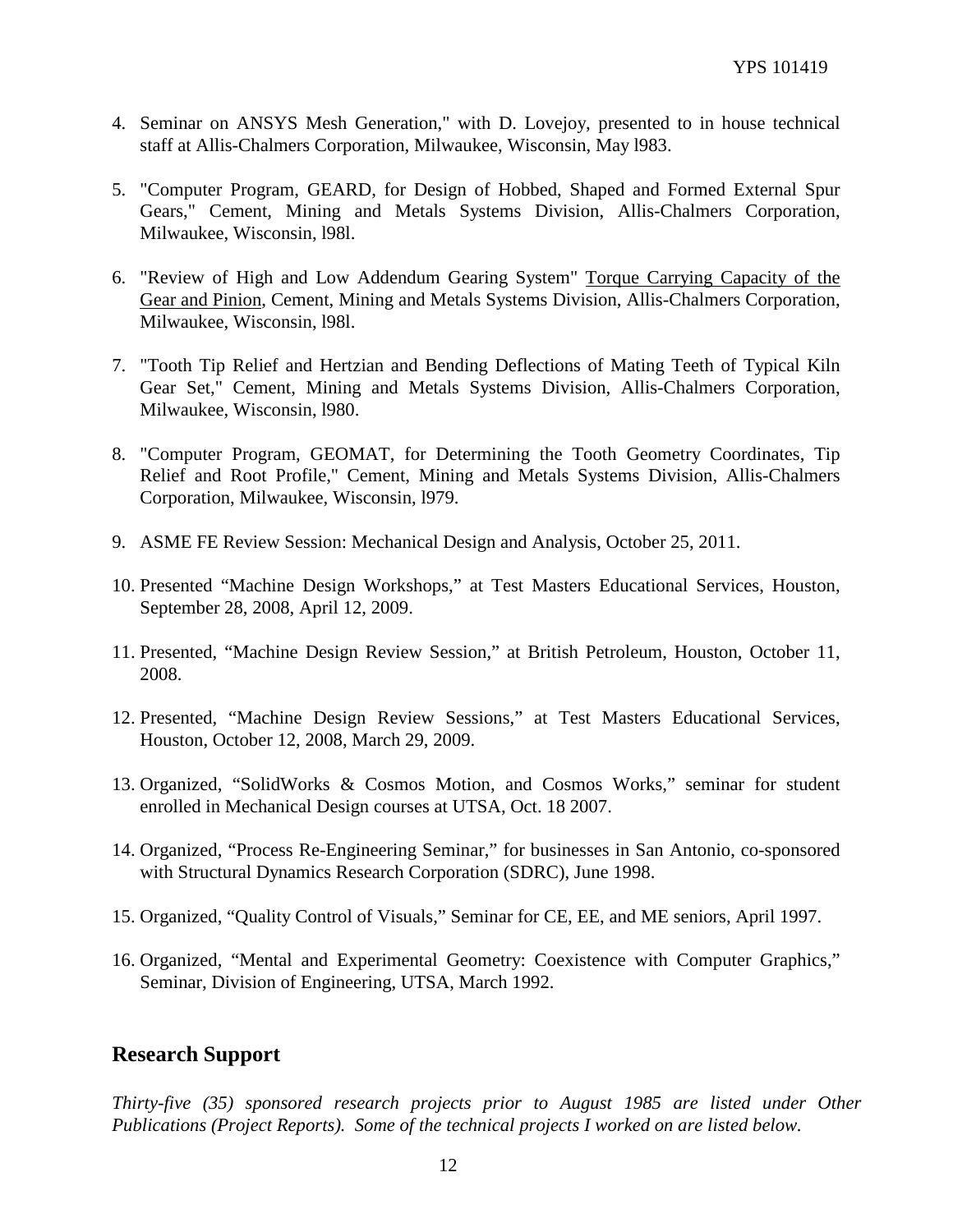- Principal Investigator, "Dynamic Analysis of Crusher Building for RTB-BOR Copper Mine", Advanced Technology Center, Allis-Chalmers Corporation, Report Number 45308-PR-3033, September 1983. Sponsor: RTB-BOR Copper Mine, Majdanpek, Yugoslavia.
- Co-Principal Investigator, "Seismic Qualification for Switchgear", Gas Centrifuge Enrichment Plant, Portsmouth, Ohio. Advanced Technology Center, Allis-Chalmers Corporation, Report Number 45268-PR-2020, September 1982. Sponsor: US Department of Energy, Contract Number DE-AC05-780R05629.
- Principal Investigator, "Analysis and Design Program for NSW-V Model, 250 Series Pumps", Advanced Technology Center, Allis-Chalmers Corporation, Report Number 55332- PR-3022, July 1983. Sponsor: Industrial Pump Division of Allis-Chalmers Corporation, Cincinnati.
- Co-Principal Investigator, "Stress and Fatigue Evaluation of Detroit-Edison IP Rotor", Detroit-Edison Turbine S/N 10523, at St. Clair. Advanced Technology Center, Allis-Chalmers Corporation, Report Number 45319-PR-3037, November 1983. Sponsor: Detroit-Edison Company.

Research Projects/Grants since Joining UTSA:

- Additional Principal Investigator and Project Director, "New Root Canal Instrument and Instrument Technique", a joint project with the Dental School, University of Texas Health Science Center at San Antonio. Sponsor: The Texas Higher Education Coordinating Board. Total amount \$182,160; June 1988-May 1990.
- Principal Investigator, "Finite Element Study of Mold Copper Plates Used in Continuous Casters". Sponsor: Voest-Alpine International Corporation, New York, NY. Total amount \$20,098; June 1987-May 1988.
- Principal Investigator, "Strand Interface Elongation in Continuous Casting of Slab," Sponsor: Advanced Production Technology, Inc., Pittsburgh, PA. Total amount \$7,700; Jan. 1988- Aug. 1988.
- Principal Investigator, "Withdrawal Resistance in Strand Support System of Continuous Slab Casters," Sponsor: Advanced Production Technology, Inc., Pittsburgh, PA. Total amount \$7,700; Jan. 1988-Aug. 1988.
- Project Director, "Biomechanics Learning Modules," funded by UT Systems through VaNTH ERC at Austin, \$48,500/year for 2 years, Oct. 1999-Aug. 2001.
- "Development of Working Design & Fabrication of a Hippotherapy Device," jointly with Prof. Nalty at UTHSCSA, funded by UTHSCSA. Total amount \$10,000; Nov. 1998.
- Principal Investigator, "Development of Procedures and Computer Programs for Mechanical Design and Analysis of Springs, Shafts, and Gears". Sponsor: The University of Texas at San Antonio, San Antonio, Texas. Total amount \$3,000; September 1985-August 1986.

## Consulting:

- Department of Physical Therapy, UTHSC, San Antonio, TX, 1998-99
- Department of Physical Medicine and Rehabilitation, UTHSC, San Antonio, TX, 1989-97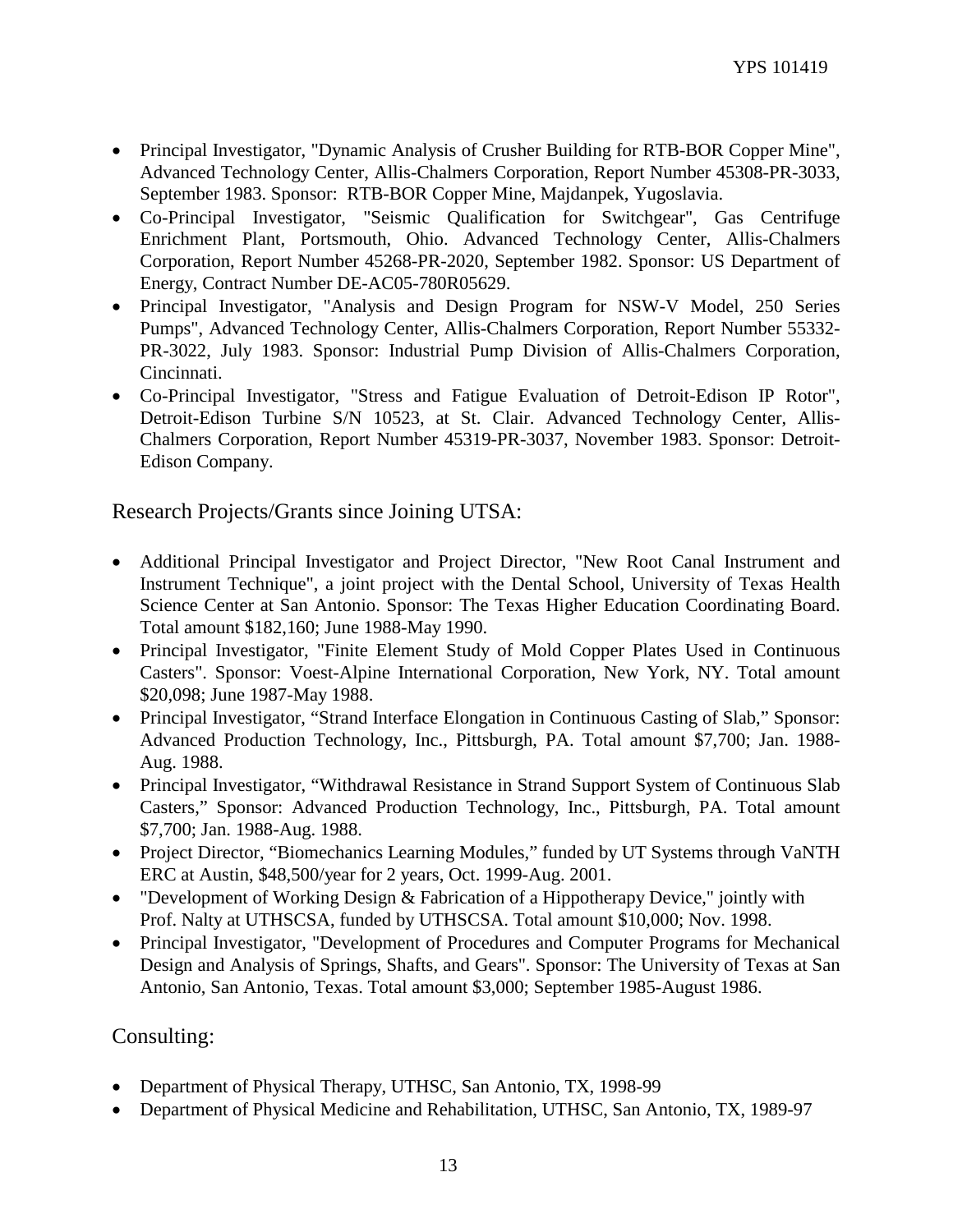- Endodontic Department, UTHSC, San Antonio, TX, 1988-90
- Voest-Alpine International Corporation, New York, NY, 1987-91
- Advanced Production Technology, Inc., Pittsburgh, PA, 1988

# **TEACHING**

Classroom/Laboratory:

| 2019 | Spring: |           | ME 3823 | Machine Element Design I, section 1     | U           |
|------|---------|-----------|---------|-----------------------------------------|-------------|
|      | Summer: | ME        | 3823    | Machine Element Design I                | U           |
| 2018 | Spring: |           | ME 3823 | Machine Element Design I, section 2     | U           |
|      | Summer: | <b>ME</b> | 3823    | Machine Element Design I                | $\mathbf U$ |
|      | Fall:   | ME        | 3513    | Mechanism Design                        | U           |
| 2017 | Summer: | ME        | 3813    | <b>Mechanics of Solids</b>              | $\mathbf U$ |
|      |         |           | ME 3823 | Machine Element Design I                | U           |
|      | Fall:   |           | ME 3513 | Mechanism Design                        | U           |
| 2016 | Spring: |           | ME 4603 | <b>Finite Element Analysis</b>          | U           |
|      | Summer: |           | ME 3513 | Mechanism Design                        | U           |
|      |         |           | ME 3823 | Machine Element Design I                | U           |
|      | Fall:   | ME        | 3823    | Machine Element Design I, Section 1     | U           |
|      |         | ME        | 3823    | Machine Element Design I, Section 2     | U           |
| 2015 | Spring: |           | ME 3513 | Mechanism Design                        | U           |
|      |         | <b>ME</b> | 3823    | Machine Element Design I, Section 1     | U           |
|      | Summer: |           | ME 3813 | Mechanics of Solids                     | U           |
|      |         |           | ME 3823 | Machine Element Design I                | U           |
|      | Fall:   |           | ME 3823 | Machine Element Design I, Section 1     | U           |
|      |         | ME        | 3823    | Machine Element Design I, Section 2     | U           |
| 2014 | Spring: |           | ME 4953 | Special Studies in ME: Mechanism Design | U           |
|      |         | ME        | 3823    | Machine Element Design I                | U           |
|      | Summer: | ME        | 3813    | <b>Mechanics of Solids</b>              | U           |
|      |         | ME        | 3823    | Machine Element Design I                | U           |
|      | Fall:   | ME        | 3823    | Machine Element Design I, Section 1     | U           |
|      |         | ME        | 3823    | Machine Element Design I, Section 2     | U           |
| 2013 | Spring: |           | ME 4953 | Special Studies in ME: Mechanism Design | U           |
|      |         | ME        | 3823    | Machine Element Design                  | U           |
|      | Summer: | ME        | 3813    | <b>Mechanics of Solids</b>              | $\mathbf U$ |
|      |         | ME        | 3823    | Machine Element Design                  | $\mathbf U$ |
|      | Fall:   | <b>ME</b> | 4433    | Machine Element Design II               | $\mathbf U$ |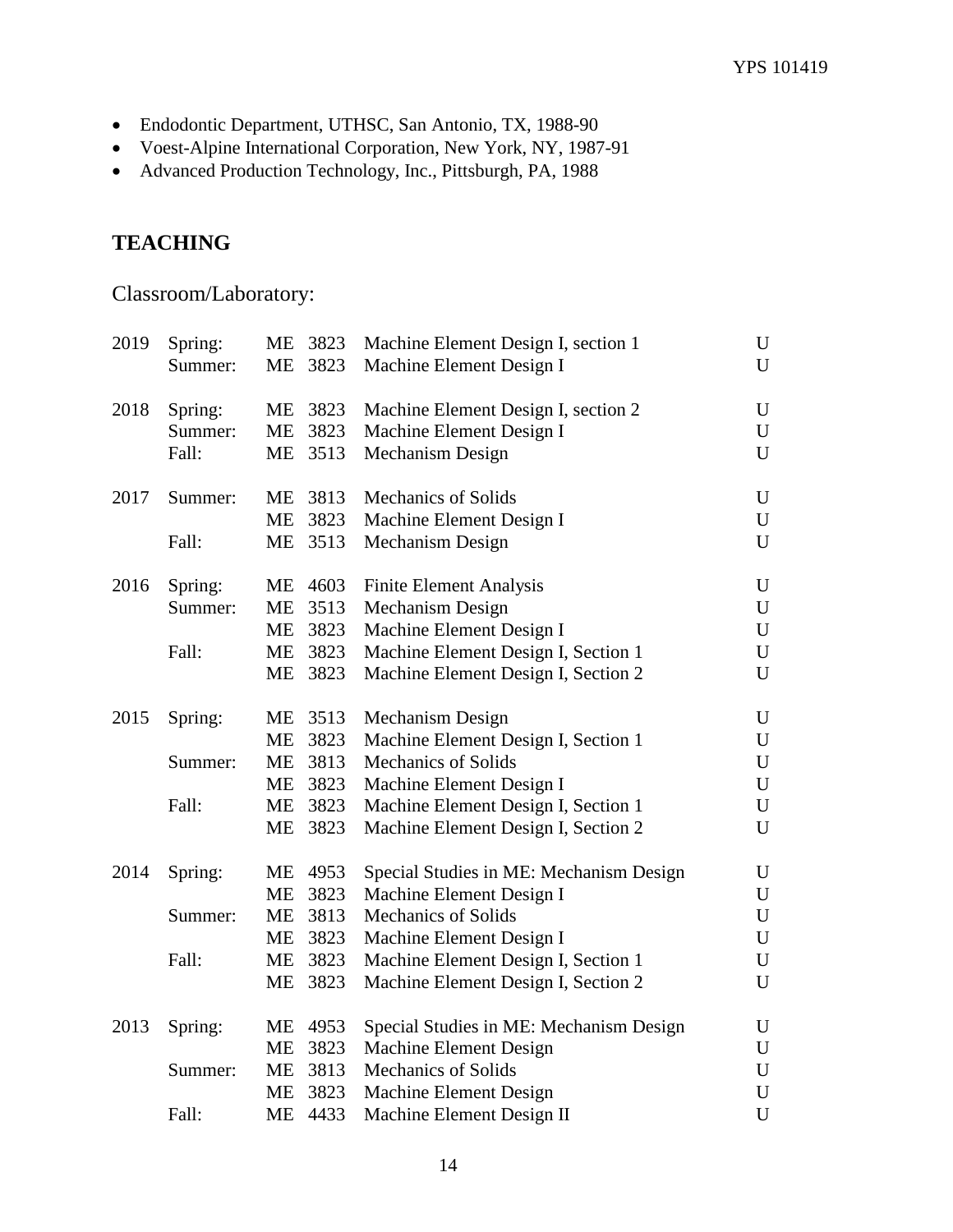|      |         |                 | ME 3823 Machine Element Design I        | U         |
|------|---------|-----------------|-----------------------------------------|-----------|
| 2012 | Spring: | ME 4953         | Special Studies in ME: Mechanism Design | U         |
|      |         | ME<br>3823      | Machine Element Design                  | U         |
|      |         | ME<br>4913      | <b>Independent Study</b>                | U         |
|      |         |                 | ME 6953 Independent Study               | G         |
|      | Summer: |                 | ME 3813 Mechanics of Solids             | U         |
|      |         |                 | ME 3823 Machine Element Design          | U         |
|      | Fall:   |                 | Retired, VSIP, August 31, 2012          |           |
| 2011 | Spring: | ME 4953         | Special Studies in ME: Mechanism Design | U         |
|      |         | 3823<br>ME      | Machine Element Design                  | U         |
|      |         | ME<br>4913      | <b>Independent Study</b>                | U         |
|      |         | ME 6953         | <b>Independent Study</b>                | G         |
|      | Summer: | ME 3813         | <b>Mechanics of Solids</b>              | U         |
|      |         | ME<br>3823      | Machine Element Design                  | U         |
|      | Fall:   | ME 4953         | Special Studies in ME: Mechanism Design | U         |
|      |         | ME<br>3823      | Machine Element Design                  | U         |
| 2010 | Spring: | ME 3513         | Mechanism Design                        | U         |
|      |         | ME 3823         | Machine Element Design                  | U         |
|      | Summer: | ME 3513         | Mechanism Design                        | U         |
|      |         | 3823<br>МE      | Machine Element Design                  | U         |
|      | Fall:   | ME 4953         | Special Studies in ME: Mechanism Design | U         |
|      |         | 3823<br>ME      | Machine Element Design                  | U         |
| 2009 | Spring: | ME 5513         | <b>Advanced Mechanism Design</b>        | G         |
|      |         | ME 5973         | <b>Special Project</b>                  | G         |
|      |         | ME 3513         | Mechanism Design                        | U         |
|      |         | ME 3823         | Machine Element Design                  | U         |
|      |         | ME 6983         | Master's Thesis                         | G         |
|      | Summer: | ME<br>3513      | Mechanism Design                        | ${\bf U}$ |
|      |         | МE<br>3823      | Machine Element Design                  | U         |
|      | Fall:   | ME<br>3513      | Mechanism Design                        | U         |
|      |         | ME 3823         | Machine Element Design                  | U         |
| 2008 | Spring: | <b>EGR 2103</b> | <b>Statics</b>                          | U         |
|      |         | ME<br>3513      | Mechanism Design                        | U         |
|      |         | ME<br>3823      | Machine Element Design                  | U         |
|      | Summer: | ME<br>3823      | Machine Element Design                  | U         |
|      |         | ME<br>3813      | <b>Mechanics of Solids</b>              | U         |
|      | Fall:   | ME<br>6983      | Master's Thesis                         | G         |
|      |         | ME<br>5533      | <b>Advanced Machine Design</b>          | G         |
|      |         | ME<br>3513      | Mechanism Design                        | U         |
|      |         | 3823<br>ME      | Machine Element Design                  | U         |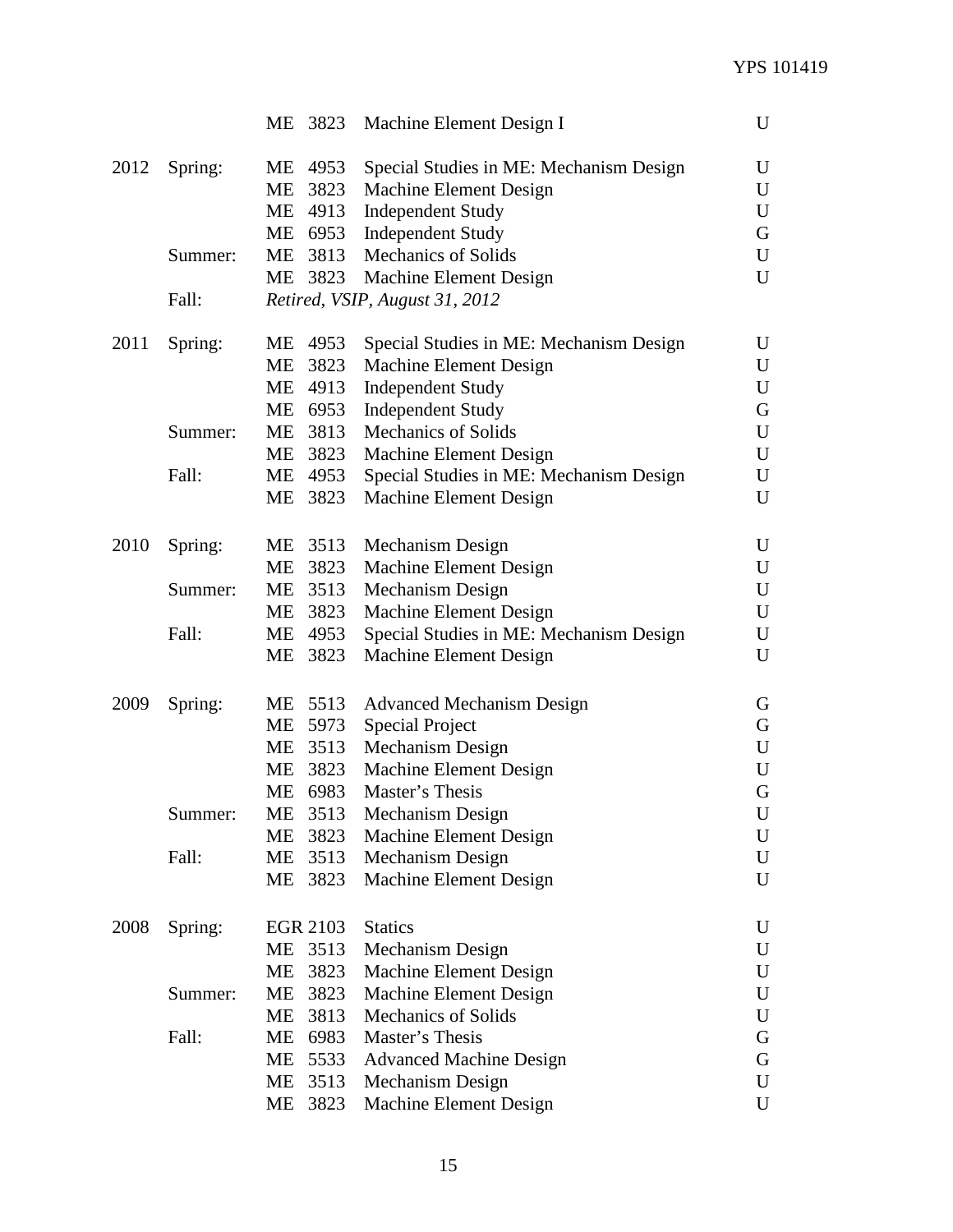| 2007 | Spring: | <b>ME1402</b> | <b>Engineering Graphics</b>                             | U           |
|------|---------|---------------|---------------------------------------------------------|-------------|
|      |         | ME 3513       | Mechanism Design                                        | U           |
|      |         | 3823<br>ME    | <b>Machine Element Design</b>                           | U           |
|      |         | ME 6983       | Master's Thesis                                         | G           |
|      | Summer: | EGR 2103      | <b>Statics</b>                                          | U           |
|      |         | ME 3813       | <b>Mechanics of Solids</b>                              | U           |
|      | Fall:   | МE            | 1402 Engineering Graphics                               | U           |
|      |         |               | ME 3513 Mechanism Design                                | U           |
|      |         | ME 3823       | Machine Element Design                                  | U           |
| 2006 | Spring: | ME 3513       | Mechanism Design                                        | U           |
|      |         | ME<br>3823    | <b>Machine Element Design</b>                           | $\mathbf U$ |
|      |         | ME 4603       | <b>Finite Element Applications in Mechanical Design</b> | U           |
|      |         | ME 6983       | Master's Thesis                                         | G           |
|      | Summer: | EGR 2103      | <b>Statics</b>                                          | $\mathbf U$ |
|      |         |               | ME 3813 Mechanics of Solids                             | $\mathbf U$ |
|      | Fall:   |               | ME 3513 Mechanism Design                                | U           |
|      |         |               | ME 3823 Machine Element Design                          | U           |
|      |         | ME 4603       | <b>Finite Element Analysis</b>                          | U           |
| 2005 | Spring: | ME 3513       | Mechanism Design                                        | U           |
|      |         | 3823<br>ME    | Machine Element Design                                  | U           |
|      |         | ME<br>4603    | Finite Element Applications in Mechanical Design        | $\mathbf U$ |
|      |         | ME 6983       | Master's Thesis                                         | G           |
|      | Summer: | ME 3513       | Mechanism Design                                        | U           |
|      |         | ME<br>3813    | <b>Mechanics of Solids</b>                              | U           |
|      | Fall:   | ME            | 3513 Mechanism Design                                   | U           |
|      |         | МE            | 3823 Machine Element Design                             | U           |
|      |         | ME 4603       | <b>Finite Element Applications in Mechanical Design</b> | U           |
|      |         | ME 6983       | Master's Thesis                                         | G           |
| 2004 | Spring: |               | ME 3513 Mechanism Design                                | U           |
|      |         | 4603<br>МE    | Finite Element Applications in Mechanical Design        | U           |
|      |         | ME<br>6961    | Comprehensive Exam                                      | G           |
|      | Summer: | ME 3513       | Mechanism Design                                        | U           |
|      |         | ME<br>3813    | Solid Mechanics                                         | U           |
|      | Fall:   | МE            | 3823 Machine Element Design                             | U           |
|      |         | 4603<br>ME    | <b>Finite Element Applications in Mechanical Design</b> | U           |
|      |         | 6983<br>МE    | Master's Thesis                                         | G           |
| 2003 | Spring: | ME 3823       | Machine Element Design                                  | U           |
|      |         | 4603<br>МE    | Finite Element Applications in Mechanical Design        | U           |
|      |         | ME 4811       | ME Project Planning Laboratory                          | U           |
|      |         | ME 6953       | <b>Independent Study</b>                                | G           |
|      |         | 6983<br>ME    | Master's Thesis                                         | G           |
|      | Summer: | EGR 2213      | Statics & Dynamics                                      | U           |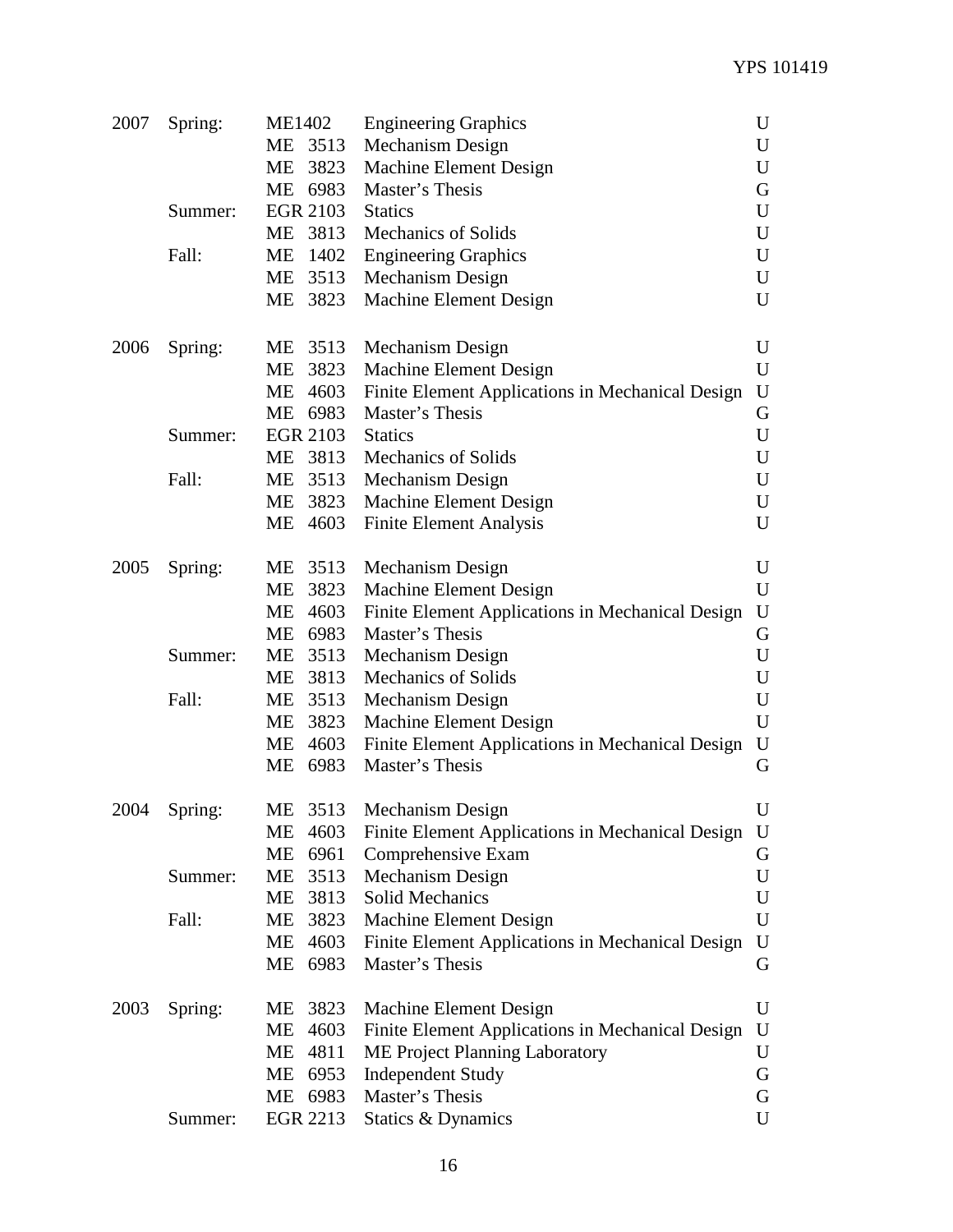|      |         | МE        | 4913    | <b>Independent Study</b>                         | U           |
|------|---------|-----------|---------|--------------------------------------------------|-------------|
|      |         | <b>ME</b> | 6983    | Master's Thesis                                  | G           |
|      | Fall:   | ME        | 3513    | Mechanism Design                                 | U           |
|      |         | ME        | 4603    | Finite Element Applications in Mechanical Design | ${\bf U}$   |
|      |         | ME        | 5533    | <b>Advanced Machine Design</b>                   | G           |
|      |         |           |         |                                                  |             |
| 2002 | Spring: |           | ME 3813 | Solid Mechanics                                  | U           |
|      |         | ME        | 3823    | Machine Element Design                           | U           |
|      |         | ME        | 4603    | Finite Element Applications in Mechanical Design | U           |
|      |         | МE        | 6953    | <b>Independent Study</b>                         | G           |
|      | Summer: | ME        | 3813    | Solid Mechanics                                  | $\mathbf U$ |
|      |         | ME        | 3103    | Kinematics and Dynamics                          | U           |
|      |         | <b>ME</b> | 6983    | Master's Thesis                                  | G           |
|      | Fall:   | ME        | 4603    | Finite Element Applications in Mechanical Design | U           |
|      |         | ME        | 5553    | Advanced Design of Cams and Gears                | G           |
|      |         | ME        | 6983    | Master's Thesis                                  | G           |
| 2001 | Spring: |           | ME 4603 | Finite Element Applications in Mechanical Design | U           |
|      |         | ME        | 4811    | ME Project Planning Laboratory                   | U           |
|      |         | ME        | 6983    | Master's Theses                                  | G           |
|      | Summer: | МE        | 3813    | Solid Mechanics                                  | U           |
|      |         | ME        | 3103    | Kinematics and Dynamics                          | U           |
|      |         | ME        | 6953    | <b>Independent Study</b>                         | G           |
|      | Fall:   | <b>ME</b> | 4603    | Finite Element Applications in Mechanical Design | U           |
|      |         | МE        | 4813    | Mechanical Eng. Design Project                   | U           |
|      |         | МE        | 6953    | <b>Independent Study</b>                         | G           |
|      |         | ME        | 6983    | Master's Thesis                                  | G           |
|      |         |           |         |                                                  |             |
| 2000 | Spring: |           | ME 4423 | Machine Element Design                           | U           |
|      |         | МE        | 4813    | Mechanical Engineering Design Project            | U           |
|      |         | ME        | 6983    | Master's Thesis                                  | G           |
|      | Summer: | МE        | 3813    | Solid Mechanics                                  | U           |
|      |         | МE        | 4603    | Finite Element Applications in Mechanical Design | U           |
|      |         | ME        | 6983    | Master's Thesis                                  | G           |
|      | Fall:   | ME        | 4603    | Finite Element Applications in Mechanical Design | U           |
|      |         | ME        | 5513    | <b>Advanced Mechanism Design</b>                 | G           |
|      |         |           | ME 6983 | Master's Thesis                                  | G           |
| 1999 | Spring: |           | ME 3513 | Mechanism Design                                 | U           |
|      |         | ME        | 4813    | Mechanical Engineering Design Project            | U           |
|      |         | МE        |         | 5523-4 Advanced Design of Cams and Gears         | G           |
|      | Summer: | ME        | 3813    | Solid Mechanics                                  | U           |
|      | Fall:   | ME        | 3513    | Mechanism Design                                 | U           |
|      |         | МE        | 4413    | Intermediate Mechanism Design                    | U           |
|      |         | ME        | 4811    | ME Project Planning Laboratory                   | U           |
|      |         | МE        | 6953    | <b>Independent Study</b>                         | G           |
|      |         |           |         |                                                  |             |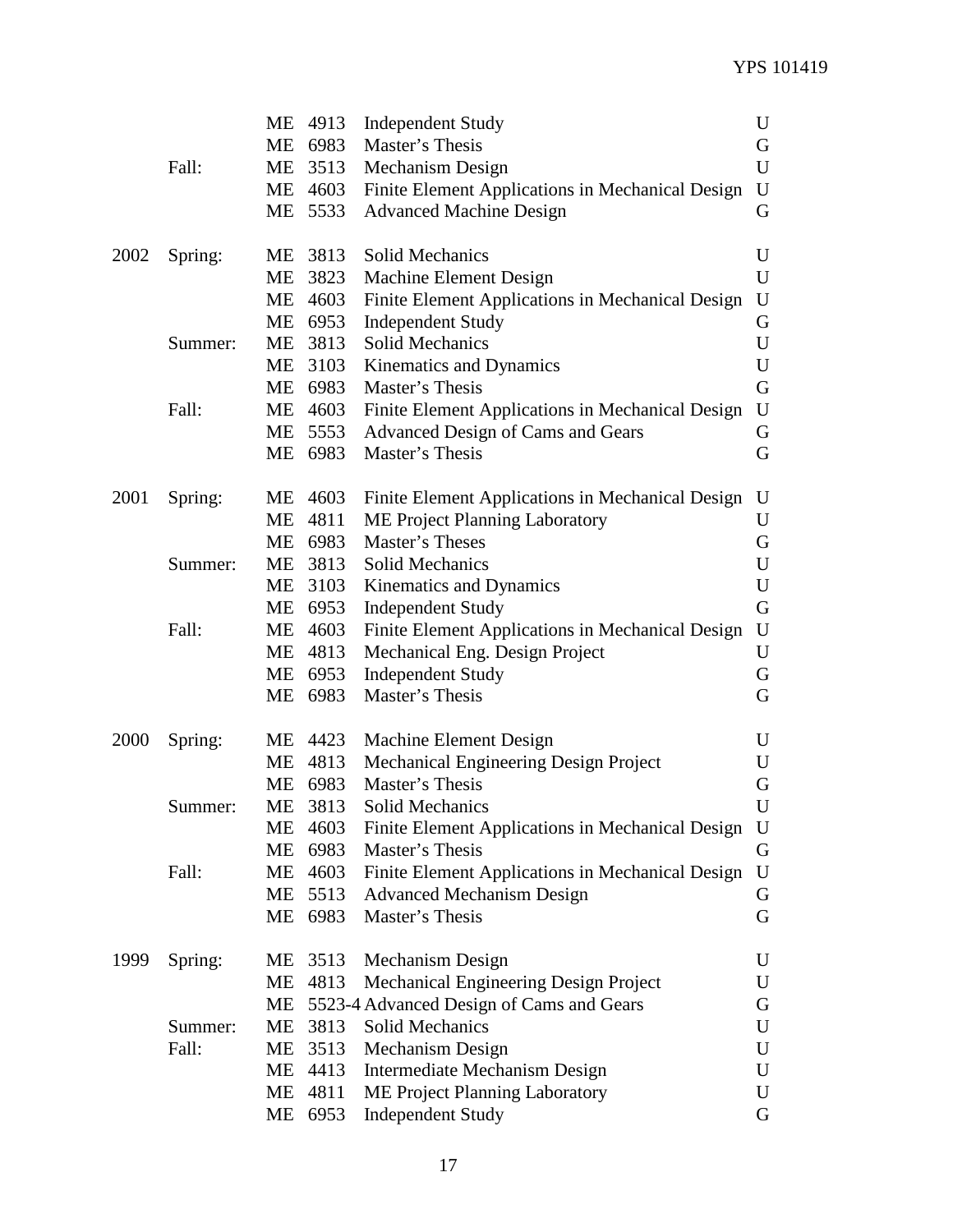| 1998 | Spring: |    | ME 3513  | Mechanism Design                          | U           |
|------|---------|----|----------|-------------------------------------------|-------------|
|      |         | ME | 4423     | Int. Machine Element Design               | U           |
|      |         | ME | 4813     | Mechanical Eng. Design Project            | U           |
|      |         |    | ME 5973  | <b>Special Project</b>                    | G           |
|      | Summer: |    | EGR 3213 | <b>Mechanics of Solids</b>                | U           |
|      |         |    |          | EGR 5533-1 Advanced Strength of Materials | G           |
|      | Fall:   |    | ME 3513  | Mechanism Design                          | U           |
|      |         |    | ME 4423  | Machine Element Design                    | U           |
|      |         | ME | 4813     | Mechanical Eng. Design Project            | $\mathbf U$ |
|      |         |    |          |                                           |             |
| 1997 | Spring: |    | ME 3513  | Mechanism Design                          | U           |
|      |         | ME | 4423     | Int. Machine Element Design               | U           |
|      |         | ME | 4813     | Mechanical Eng. Design Project            | U           |
|      |         | ME | 6953     | <b>Independent Study</b>                  | G           |
|      |         |    | ME 6983  | Master's Thesis                           | G           |
|      | Summer: |    | EGR 2503 | Dynamics                                  | U           |
|      |         |    | EGR 3213 | Mechanics of Solids                       | U           |
|      | Fall:   |    | ME 3513  | Mechanism Design                          | U           |
|      |         |    | ME 4413  | Int. Mechanism Design                     | $\mathbf U$ |
|      |         |    | ME 4813  | ME Design Project                         | $\mathbf U$ |
|      |         |    | ME 6953  | <b>Independent Study</b>                  | G           |
| 1996 | Spring: |    | ME 3513  | Mechanism Design                          | U           |
|      |         |    |          | EGR 5533-1 Advanced Strength of materials | G           |
|      |         |    | ME 6953  | <b>Independent Study</b>                  | G           |
|      | Summer: |    | ME 4413  | Int. Mechanism design                     | U           |
|      |         |    | ME 4603  | <b>CAD</b> Methodology                    | U           |
|      | Fall:   | ME | 3513     | Mechanism Design                          | U           |
|      |         |    | ME 4813  | ME Design Project                         | U           |
| 1995 | Spring: |    | ME 3513  | Mechanism design                          | U           |
|      |         |    |          | ME 4413 Int. Mechanism Design             | U           |
|      |         |    | ME 4912  | <b>Independent Study</b>                  | U           |
|      |         | ME | 6953     | <b>Independent Study</b>                  | G           |
|      | Summer: |    | EGR 3213 | <b>Mechanics of Solids</b>                | U           |
|      |         |    | ME 4603  | <b>CAD</b> Methodology                    | U           |
|      | Fall:   | ME | 3513     | Mechanism Design                          | U           |
|      |         |    | ME 4423  | Int. Machine Element Design               | U           |
|      |         |    |          |                                           |             |
| 1994 | Spring: | ME | 3513     | Mechanism Design                          | U           |
|      |         | МE |          | 5523-2 Advanced Machine Design            | G           |
|      |         | ME | 6983     | Master's Thesis                           | G           |
|      | Summer: |    | EGR 3213 | <b>Mechanics of Solids</b>                | U           |
|      |         |    | ME 4603  | <b>CAD</b> Methodology                    | U           |
|      |         | ME | 4911     | <b>Independent Study</b>                  | $\mathbf U$ |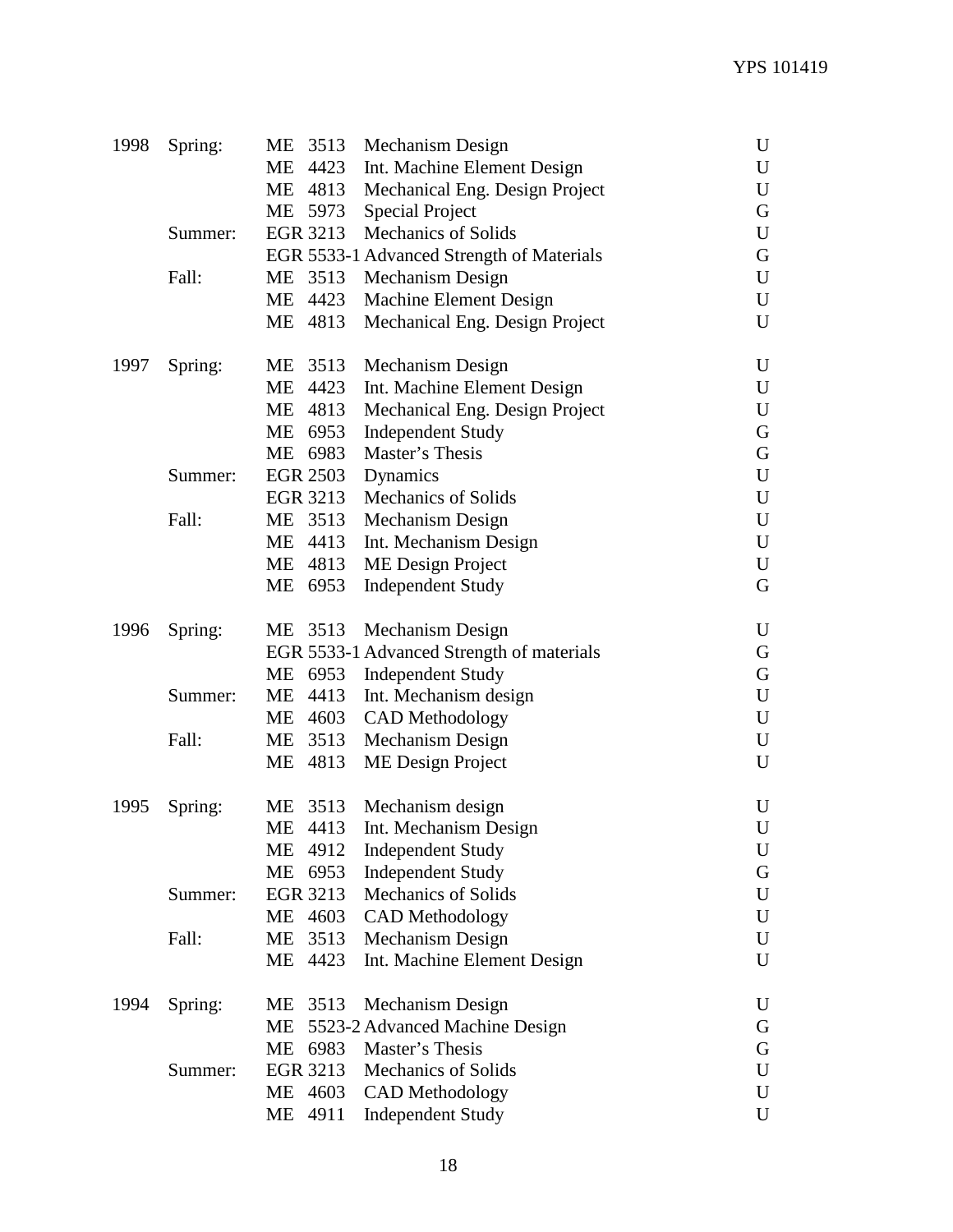|      | Fall:   | MЕ | 3513            | Mechanism Design                     | U           |
|------|---------|----|-----------------|--------------------------------------|-------------|
|      |         |    | ME 4423         | Int. Machine Element Design          | U           |
|      |         |    | ME 6983         | Master's Thesis                      | G           |
| 1993 | Spring: |    | ME 3513         | Mechanism Design                     | U           |
|      |         |    | ME 3523         | Machine Element Design               | U           |
|      |         |    |                 | ME 5523-1 Advanced Mechanism Design  | G           |
|      | Summer: |    |                 | EGR 3213 Mechanics of Solids         | U           |
|      |         |    | ME 4603         | <b>CAD</b> Methodology               | U           |
|      | Fall:   |    | ME 3513         | Mechanism Design                     | U           |
|      |         |    | ME 3523         | Machine Element Design               | U           |
| 1992 | Spring: |    | ME 3513         | Mechanism Design                     | U           |
|      |         |    | ME 4603         | <b>CAD</b> Methodology               | U           |
|      |         |    |                 | ME 5523-2 Advanced Machine Design    | G           |
|      | Summer: |    |                 | EGR 2503 Dynamics                    | U           |
|      |         |    | EGR 3213        | <b>Mechanics of Solids</b>           | U           |
|      | Fall:   |    | ME 3513         | Mechanism Design                     | U           |
|      |         |    | ME 3523         | Machine Element Design               | U           |
|      |         |    | ME 4533         | <b>Mechanical Design Methodology</b> | U           |
| 1991 | Spring: |    | ME 3513         | Mechanism Design                     | U           |
|      |         | ME | 4603            | <b>CAD</b> Methodology               | U           |
|      |         |    |                 | ME 5523-1 Advanced Mechanism Design  | G           |
|      | Summer: |    |                 | EGR 3213 Mechanics of Solids         | U           |
|      |         |    | ME 3523         | Machine Element Design               | $\mathbf U$ |
|      | Fall:   | ME | 3513            | Mechanism Design                     | U           |
|      |         |    | ME 4533         | <b>Mechanical Design Methodology</b> | U           |
|      |         |    | EGR 5513        | Finite Element Methods in Mechanics  | G           |
| 1990 | Spring: |    | EGR 3213        | Mechanics of Solids                  | U           |
|      |         |    |                 | ME 3523 Machine Element Design       | U           |
|      |         |    |                 | ME 4603 CAD Methodology              | U           |
|      | Summer: |    | EGR 3213        | <b>Mechanics of Solids</b>           | U           |
|      | Fall:   |    | EGR 3213        | <b>Mechanics of Solids</b>           | U           |
|      |         |    | ME 3513         | Mechanism Design                     | U           |
|      |         | МE | 4533            | Mechanical Design Methodology        | U           |
|      |         |    | ME 4913         | <b>Independent Study</b>             | U           |
| 1989 | Spring: |    | <b>EGR 2503</b> | Dynamics                             | U           |
|      |         |    | ME 3523         | Machine Element Design               | U           |
|      |         |    | ME 4813         | Mechanical Eng. Design Project       | U           |
|      | Summer: |    | EGR 2503        | Dynamics                             | U           |
|      | Fall:   |    | EGR 3213        | Mechanics of Solids                  | U           |
|      |         |    | ME 3513         | Mechanism Design                     | U           |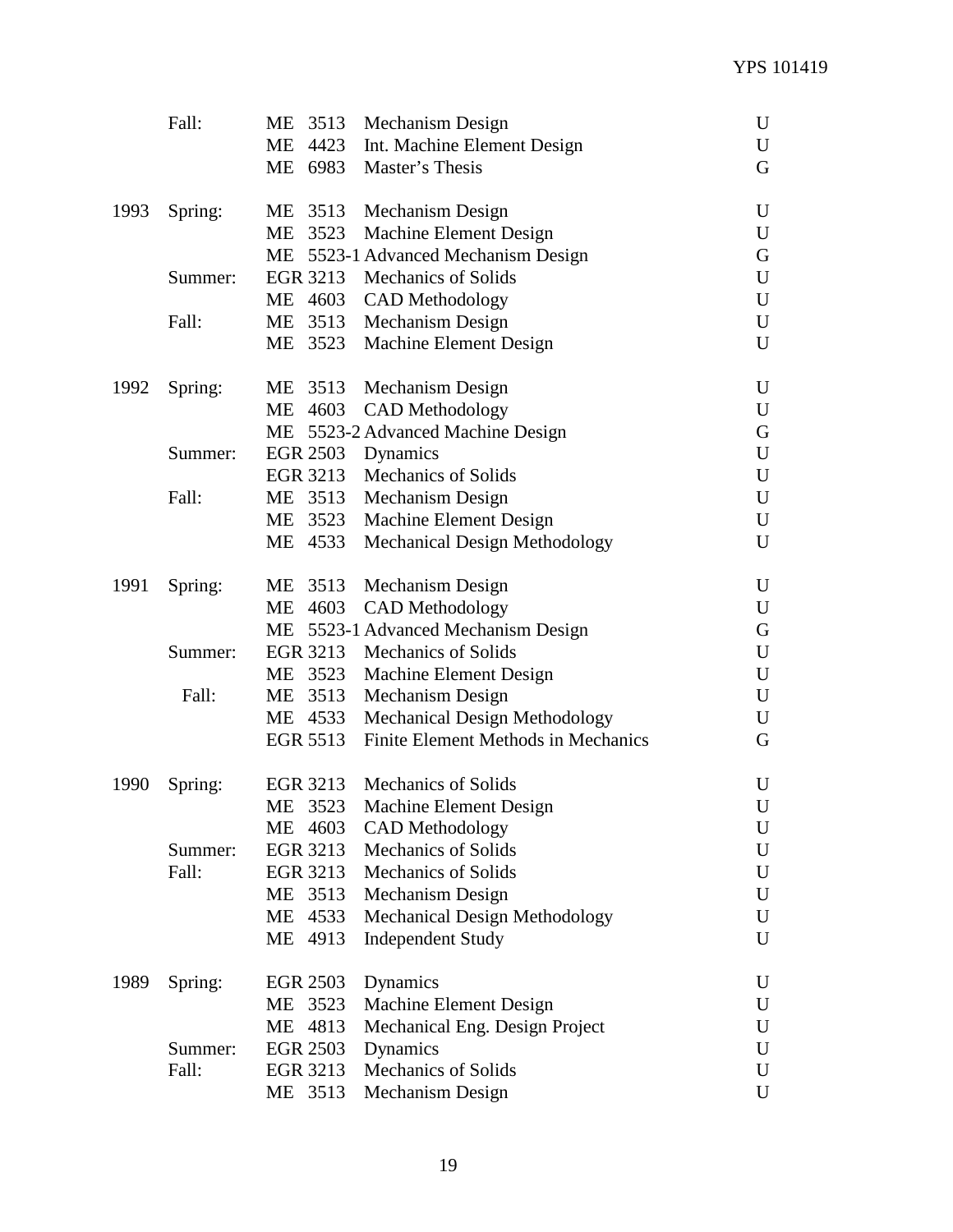|      |         | МE<br>4533 | <b>Mechanical Design Methodology</b> | U           |
|------|---------|------------|--------------------------------------|-------------|
|      |         | ME<br>4913 | <b>Independent Study</b>             | U           |
| 1988 | Spring: | ME<br>3523 | Machine Element Design               | U           |
|      |         | ME<br>4813 | Mechanical Eng. Design Project       | U           |
|      | Summer: | EGR 2503   | Dynamics                             | U           |
|      | Fall:   | EGR 3213   | <b>Mechanics of Solids</b>           | U           |
|      |         | 3513<br>МE | Mechanism Design                     | U           |
|      |         | ME<br>4603 | <b>CAD/CIM Methodology</b>           | U           |
| 1987 | Spring: | EGR 3213   | <b>Mechanics of Solids</b>           | U           |
|      |         | 3513<br>МE | Mechanism Design                     | U           |
|      |         | ME<br>4603 | <b>CAD/CIM Methodology</b>           | $\mathbf U$ |
|      | Summer: | EGR 3213   | <b>Mechanics of Solids</b>           | U           |
|      | Fall:   | ME<br>3513 | Mechanism Design                     | U           |
|      |         | ME<br>3523 | Machine Element Design               | U           |
| 1986 | Spring: | EGR 3203   | Dynamics                             | U           |
|      |         | ME 4953    | Machine Design II                    | U           |
|      | Summer: | EGR 3213   | <b>Mechanics of Solids</b>           | U           |
|      | Fall:   | EGR 2503   | Dynamics                             | U           |
|      |         | EGR 3213   | Mechanics of Solids                  | U           |
|      |         | ME 3523    | Machine Element Design               | U           |
| 1985 | Fall:   | EGR 3203   | Dynamics                             | U           |
|      |         | ME 4213    | Machine Design I                     | U           |

#### **Summary of the Courses Taught at UTSA**

*Twenty-three (23) years of hands-on experience in Mechanical Design area in industries in India, former USSR, and USA proved very useful in citing practical examples to students in my classes.*

- EGR 2103 Statics; and Statics, EGR 2213
- EGR 2503 Dynamics
- EGR 3213 Mechanics of Solids
- EGR 5513 Finite Element Methods in Mechanics
- EGR 5533-1 Advanced Strength of Materials
- ME 1402 Engineering Graphics
- ME 3103 Kinematics and Dynamics
- ME 3513 Mechanism Design
- ME 3523 Machine Element Design
- ME 3533 ME Design Methodology
- ME 3813 Solid Mechanics
- ME 3823 Machine Element Design (ME 4423)
- ME 4213 Machine Design I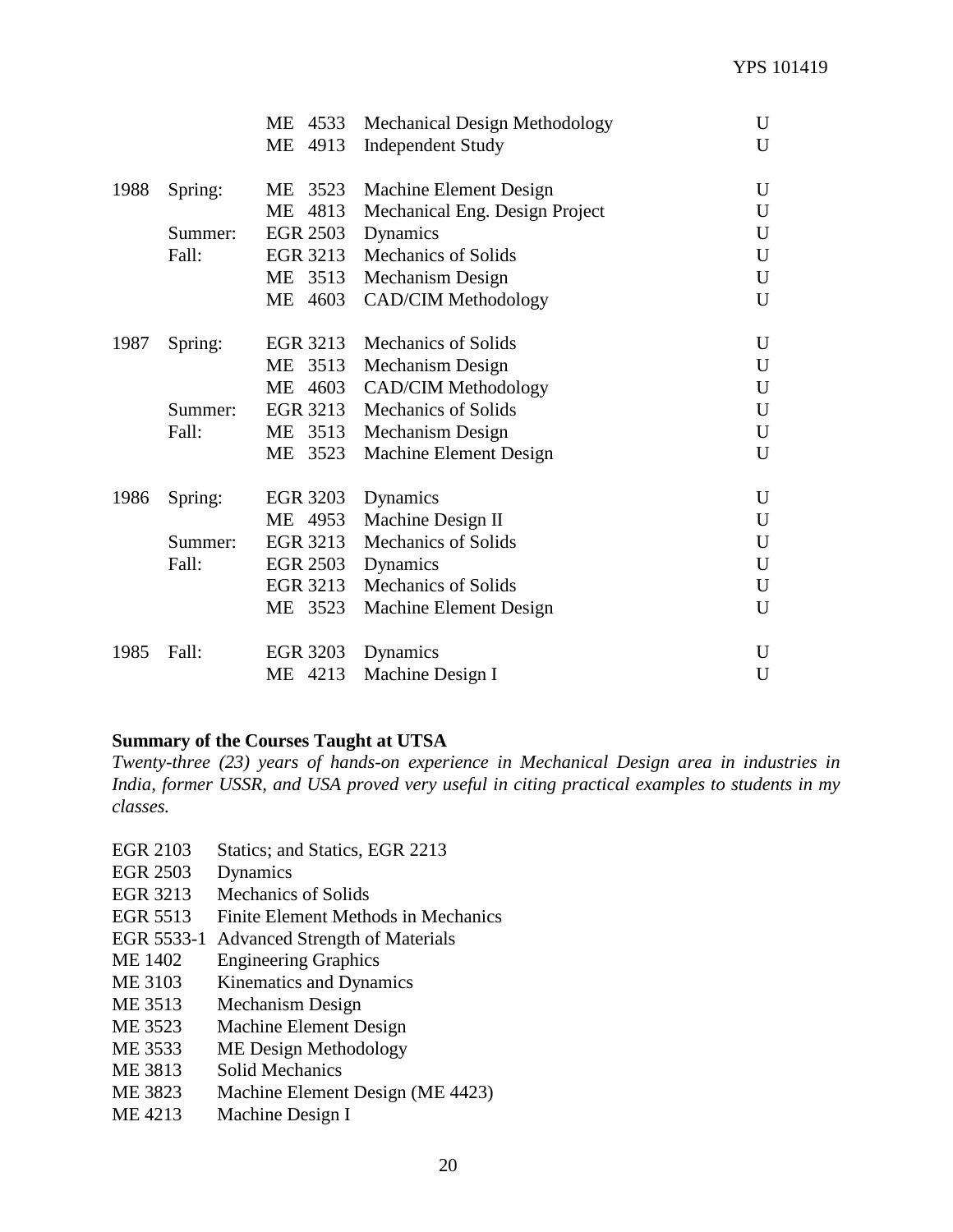| ME 4413    | Intermediate Mechanism Design                                     |
|------------|-------------------------------------------------------------------|
| ME 4423    | Intermediate Machine Design                                       |
| ME 4533    | Mechanical Engineering Design Methodology                         |
| ME 4603*   | <b>CAD/CIM Methodology</b>                                        |
| ME 4603*   | <b>CAD</b> Methodology                                            |
| ME 4603*   | Finite Element Analysis, and FE Applications in Mechanical Design |
| ME4811     | Mechanical Engineering Project Planning Laboratory                |
| ME 4813    | Mechanical Engineering Design (Senior Design Projects)            |
| ME 4913    | <b>Independent Study</b>                                          |
| ME 4953-1  | Special Studies in Mechanical Engineering                         |
| ME 4953-2  | Special Studies in ME: Mechanism Design                           |
| ME 5013    | Enumeration of Kinematic Structures According to Function         |
| ME 5513    | <b>Advanced Mechanism Design</b>                                  |
|            | ME 5523-1* Advanced Mechanism Design                              |
|            | ME 5523-2* Advanced Machine Design                                |
| ME 5523-4* | Advanced Design of Cams and Gears                                 |
| ME 5553    | Advanced Design of Cams and Gears                                 |
| ME 5973    | <b>Special Project</b>                                            |
| ME 6953    | Independent Study-Advanced Topics in Gear Design                  |
|            |                                                                   |

\* Some of the courses have same number but the topics are different.

# **Instructional Development:**

- Developed and taught, "Special Studies in ME: Mechanism Design," ME 4953-2, an undergraduate course, open to graduate/undergraduate students in mechanical engineering, Fall 2010.
- Developed, "Advanced Topics in Mechanism Design: Enumeration of Kinematic Structures According to Function, ME 5013," a brand-new graduate level course for mechanical engineering students. Fall 2002.
- Developed and taught the Finite Element Applications in Mechanical Design, ME 4603, a new undergraduate level course for mechanical engineering senior students, Summer 2000. The course was offered for the first time.
- Developed and taught the Advanced Design of Cams and Gears, ME 5553/ME 5523-4, a new graduate level course for mechanical engineering students, Spring 1999. The course was offered for the first time.
- Developed and taught the ME Project Planning Laboratory, ME 4811, a new undergraduate level course for mechanical engineering students, Fall 1999. The course was offered for the first time.
- Restructured the Advanced Strength of Materials, EGR 5533, a graduate level course for mechanical engineering students. Taught the course for the first time in Spring 1996.
- Developed and taught the Intermediate Mechanism Design, ME 4413, a new senior level undergraduate technical elective course for mechanical engineering students, Spring 1995. The course was offered for the first time.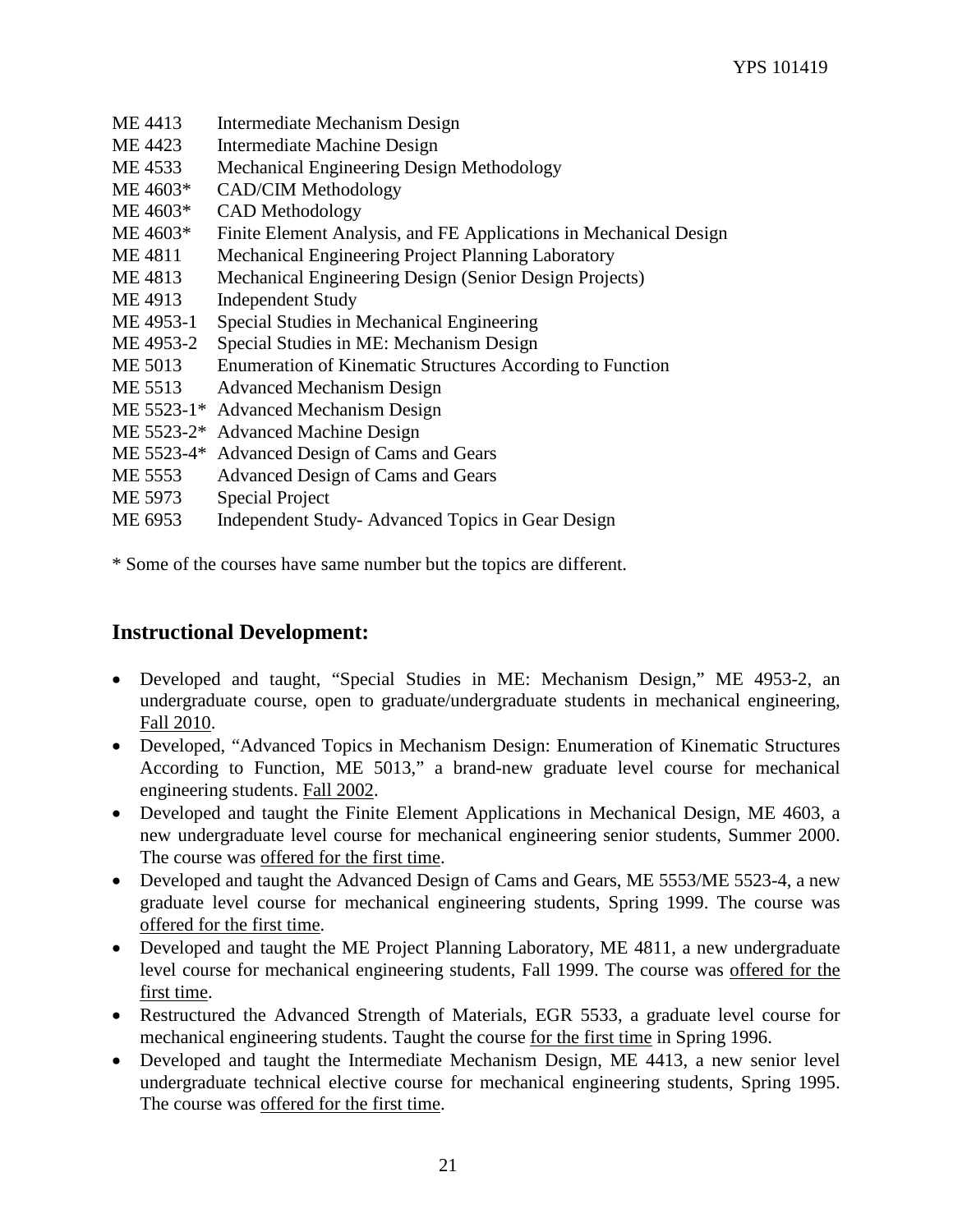- Developed and taught the Intermediate Machine Element Design, ME 4423, a new senior level undergraduate technical elective course for mechanical engineering students, Fall 1994. The course was offered for the first time.
- Developed and taught the Advanced Machine Design, ME 5533/ME 5523-2, a new graduate level course for mechanical engineering students, Spring 1992. The course was offered for the first time.
- Developed and taught the Advanced Mechanism Design, ME 5513/ME 5523-1, a new graduate level course for mechanical engineering students, Spring 1991. The course was offered for the first time.
- Restructured the Finite Element Methods in Mechanics, EGR 5513, and a graduate level course for mechanical and civil engineering students. Taught the course for the first time in Fall 1991.
- Restructured the Mechanical Design Methodology, ME 4533, a senior level mechanical engineering technical elective course to provide emphasis on practical applications and design project(s). Taught the course for the first time in Fall 1989.
- Restructured the Mechanical Engineering Design, ME 4813, course to provide emphasis on synthesis, modeling, and computer-aided design projects for real-life industrial application. An external examiner from industry was invited to provide independent evaluation of the student design projects, Spring 1988.
- I significantly expanded the scope and quality of the course, ME Senior Design Project, ME 4813. Using my industrial contacts as an active member and past-chair of ASME San Antonio Section I provided industrial mentors and industrial support for student design projects and arranged videotaping the student design project presentations. These videotapes were made available for ABET visits, Spring 1997.
- For ME seniors, I started a "hands-on" experience in using machines such as: lathes, mills, CNC machines, and welding equipment in the ME Project Planning Laboratory, ME 4811. The course was offered for the first time. I introduced two machine shop assignments. The experience gained in these assignments proved of significant help to students in understanding the importance of mechanical drawings including limits and tolerances, dimensions, surface finishes, and weld symbols, etc. They quickly learned that by paying attention to details on drawings one would change the cost of part(s) and the project significantly, Fall 1999.
- Developed and taught the CAD/CIM Methodology, ME 4603, a new senior level undergraduate technical elective course for mechanical engineering students. The course was offered for the first time in Spring 1987.
- Restructured the Mechanism Design, ME 3513, course to provide emphasis on practical applications and design project(s). This is a junior level mechanical engineering required course. Taught the course for the first time in Fall 1987.
- Restructured the Machine Design II, ME 4953-1, course to provide emphasis on practical applications and design project(s). This is an undergraduate senior level elective course for mechanical engineering students. Taught the course for the first time in Spring 1986.
- Developed and taught the Machine Element Design, ME 3523, a junior level mechanical engineering required course, Fall 1986. Introduced practical applications, design codes and standards, and design project(s). The course was offered for the first time.
- Assisted in restructuring the Mechanics of Solids, EGR 3213, a required course for civil and mechanical engineering students, Fall 1986.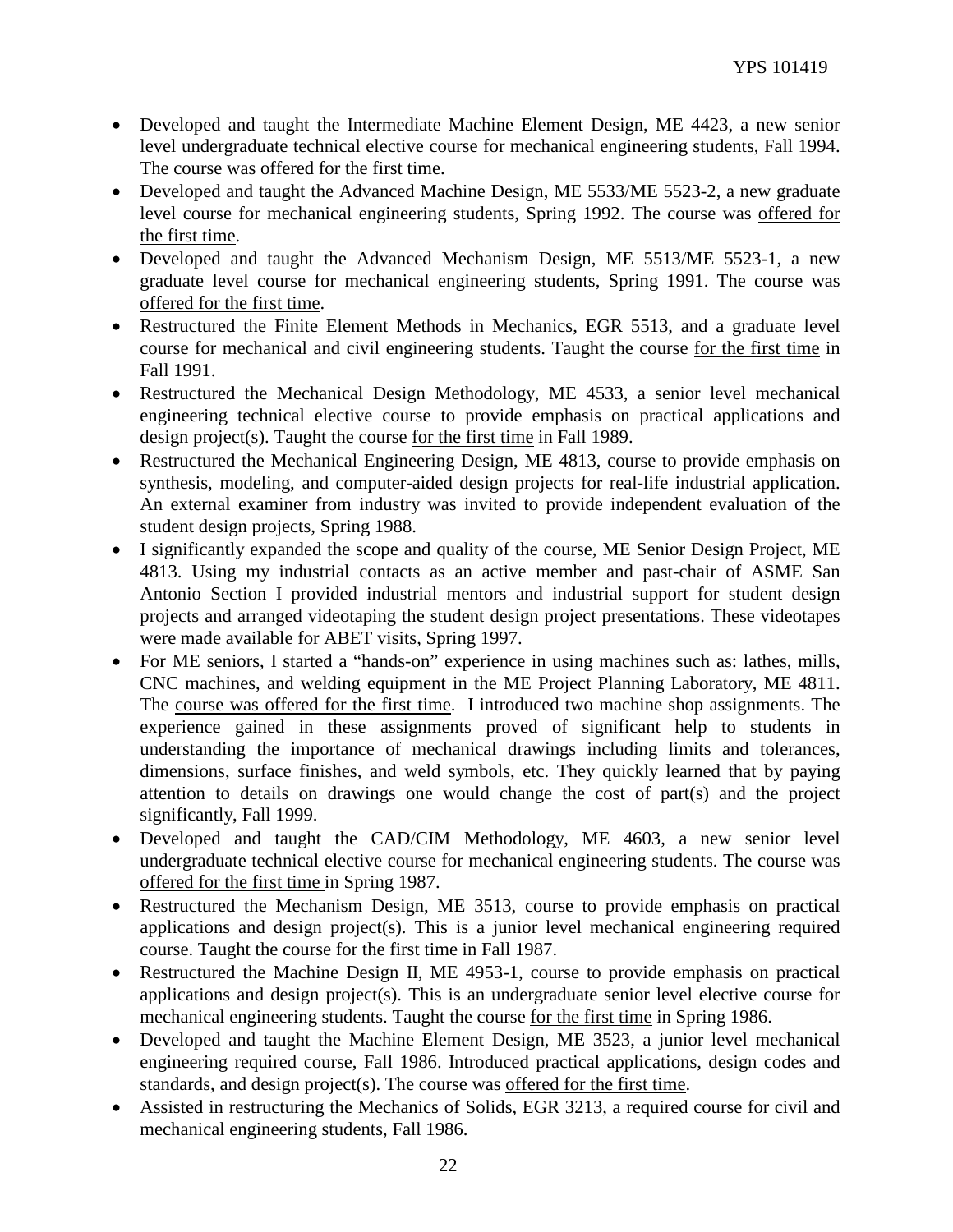• Restructured the Engineering Graphics, ME 1402, course, Spring 2007. Enhanced the course by introducing two (2) projects emphasizing mechanical components and assembly of mechanical components; introduced limits, fits, tolerances, weld and surface finish symbols on drawing, added "assembly modeling-II" and "working with drawing views –I and II" in the syllabus.

#### Course Coordinator for the following courses:

- 1. Finite Element Analysis, ME 4603, 2015-2016
- 2. Advanced Topics in Mechanism Design: Enumeration of Kinematic Structures According to Function, ME 5013, 2002-04
- 3. Advanced Design of Cams and Gears, ME 5553/ME 5523-4, 1999-2004
- 4. Advanced Mechanism Design, ME 5513/ME 5523-1, 1991-04
- 5. Advanced Machine Design, ME 5533/ME 5523-2, 1992-04
- 6. Advanced Strength of Materials, EGR 5553/EGR 5533-1, 1996-02
- 7. Finite Element Methods in Mechanics, EGR 5513, 1991-94
- 8. Finite Element Applications in Mechanical Design, ME 4603, 1998-04
- 9. Solid Mechanics, ME 3813, 2000-02
- 10. Mechanics of Solids, EGR 3213, 1987-97
- 11. Intermediate Mechanism Design, ME 4413, 1994-02
- 12. Intermediate Machine Design, ME 4423, 1994-02
- 13. Machine Element Design II (Intermediate Machine Element Design), ME 4433, 2000-02, 2015-2016
- 14. Machine Element Design I, ME 3823, 2000-04, 2015-2016
- 15. Machine Element Design, ME 4423, 1998-00
- 16. Machine Design, ME 4213, 1985-86
- 17. Machine Element Design, ME 3523, 1986-98
- 18. Introduction to Mechanical Design, ME 3523, 1998-00
- 19. ME Design Methodology, ME 4533/ME 3533, 1989-00
- 20. CAD/CIM Methodology, ME 4603, 1987-88
- 21. CAD Methodology, ME 4603, 1989-97
- 22. Mechanism Design, ME 3513, 1987-04, 2015-16
- 23. Dynamics, EGR 2503, 1987-90
- 24. Co-Coordinator, ME Project Planning Laboratory, ME 4811, 1998-03
- 25. Co-Coordinator, Mechanical Engineering Design Project, ME 4813, 1991-03
- 26. Engineering Graphical Communications, EGR 1402, 1991-00
- 27. Engineering Graphics and Design, ME 1403, 2000- 04
- 28. Engineering Graphics, ME 1402, 2007-08

*Course coordinators were not assigned from the years 2004-2012. The Engineering Graphics, ME 1402 course was an exception; Dr. Frank Chen assigned a course coordinator for the course for three semesters: Spring of 2007, Fall 2007, and Spring 2008.*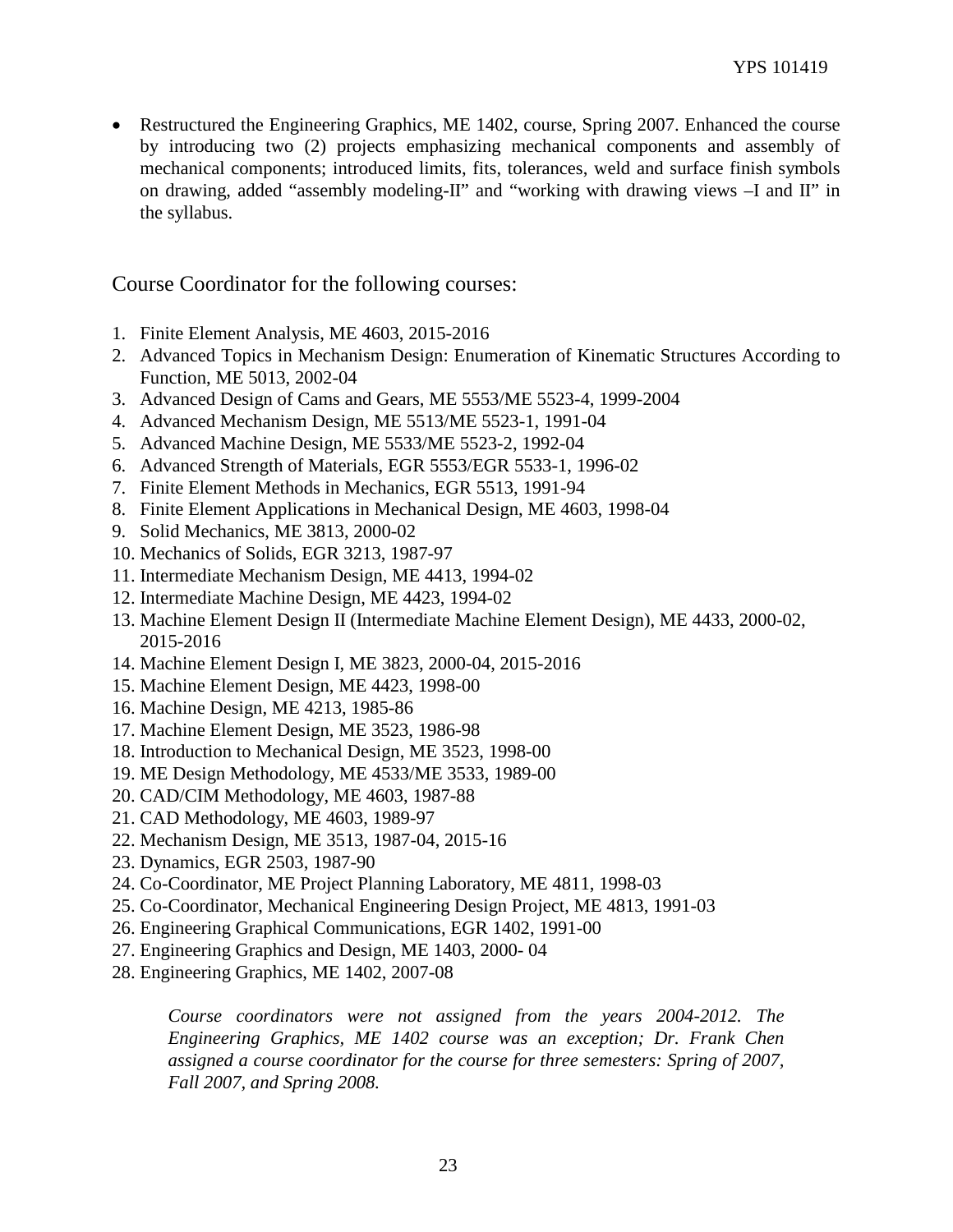#### Masters' Theses Directed:

- Patchigolla, Ravi, MSME, "Effects of Rim Thickness on Bending Stresses in Low Addendum Large Spur Gear Teeth," 2005
- Kosaraju, Vishala, MSME, Non-Thesis Option, 2004
- Garg, Himanshu, MSME, "Design of Customized Higher Pair Linkage for Above the Knee Prosthesis," 2003
- Fussner, Douglas, MSME, "Design of Input Coupled Split Power Toroidal Transmissions," 2001
- Scott, Wharton, MSME, "Kinematic Synthesis of a Customized Higher Pair Linkage for Above the Knee Prosthesis," 2000
- Mei, Eric, MSME, Non-Thesis Option, 1998
- Balaraman, V., MSME, "Enumeration of Human Knee Prostheses and Design of a Three-Bar Prosthetic Knee Mechanism," 1994

## Membership on Graduate Committees:

- Tamannagari, Gauthami, MSEE, "Power Efficient Design of Finger-Ring Sensor for Patient Monitoring," December 2008.
- Singh, Hardev, MSME, "Error Estimators for Finite Element-Based Stress Intensity Factor Determination," 2008
- Challa, Vinay, MSME, "Three-Dimensional Non-Linear Analysis on Intracranial Aneurysm," 2005
- Chalumuri, Dhan, MSME, "Modeling of Maneuver Induced Vehicle Rollover," 2005
- Taber, Joseph H., MSME, "Dynamic Probabilistic Analysis of Bolt Retraction During Separation of the Propulsion on an Orbiting Vehicle," 2001
- Jurena, M. T., MSME, "Structural Reliability Using Finite Element Analysis and a Probabilistic Material Strength Degradation Model," 1999
- Paruchuru, S., MSME, "Development of a New Technique to Determine the Critical Strain Energy Release Rate of Bone and Other Biological Materials," 1995
- Scott, Shelia P., MSME, Non-Thesis Option, 1993

Undergraduate Students (research Supervised):

- "Lunar Cart Design," Team: "No Boundaries," Team Leader- Christopher Kite, Faculty Advisor, Yesh P. Singh, JSC Mentor- Robert Trevino, NASA, TSGC Design Challenge Top Design Team, First Place both in Oral Presentation and Model/Prototype, Fall 2009.
- Talley, Peggy L., "Design Modification of a Gas Turbine Blade Shroud," 2005
- Sanders, P., "Design of Below the Knee Prosthetic Socket," 2002
- Gernentz, R., "Design of a Portable Windmill," 2002
- Guzman, H. M., "Data Acquisition and Control of Mold Oscillator Mechanisms for Continuous Casters," 1989
- Burgess, J. M., "Mold Oscillator Mechanisms for Continuous Casters-Synthesis and Computerized Design," 1989
- Jurek, J. M., "Optimization and Interactive Computer Aided Design of Mechanisms Containing a Guiding Track," 1989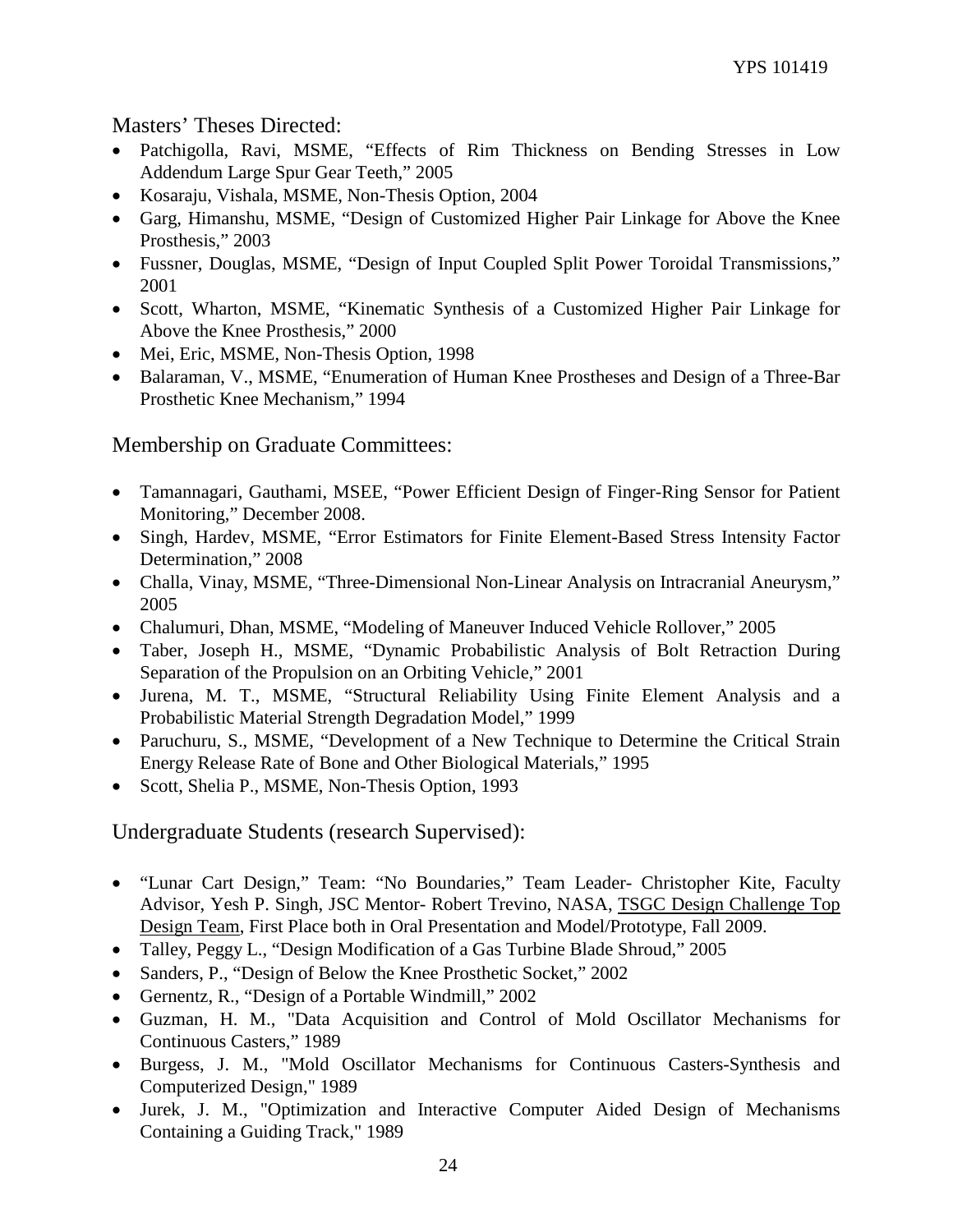# **SERVICE**

Professional Activities:

Scientific Organizations/Societies:

- 2009-present Life Member, American Society of Mechanical Engineers (ASME)
- 1992-present Fellow, ASME
- 1974-76 Student Member, ASME
- 1976-present Member, ASME
- 1986- Member, American Society for Engineering Education (ASEE)
- 1978- Member, Association of Iron and Steel Engineers (AISE)
- 1980-82 Member, Society of Mining Engineers (SME-AIME)
- 2000-01 Member, San Antonio Bioengineering Research (SABER) Partners

Offices Held in professional Organizations:

- 2009 Faculty Advisor, Texas Space Grant Consortium Design Challenge
- 8/10-2012 Faculty Advisor, ASME Student Section, UTSA
- 2006-2009 Faculty Advisor, ASME Student Section, UTSA
- 9/2002-8/03 Faculty Advisor, Texas Space Grant Consortium Design Challenge
- 2003-05 Faculty Mentor for NSF CSEMS Scholars
- 1994-95 Chair, ASME San Antonio Section
- 1993-94 Vice-Chair, ASME San Antonio Section
- 1992-93 Secretary, ASME San Antonio Section
- 1990-91 Treasurer, ASME San Antonio Section

Session Chair/Organizer:

- Session Chaired, International ANSYS Conference
- Session Chaired, Biomedical Engineering Conference
- Session Chaired, ASEE-GSW Conferences
- Session Chaired, ASME Design Technical Conference
- Session Chaired, ASME Mechanism Conference
- Session Chaired, Applied mechanisms Conference
- Session Chaired, ASME International Computers in Engineering Conference
- Session Chaired, Applied mechanisms and Robotics Conference
- Session Chaired, U.S.-Mexico Technical Interchange Conference
- Chaired, Student Paper Contest Review Committee, Applied Mechanisms and Robotics **Conferences**
- Chaired, Design Review Committees at the Allis Chalmers Corporation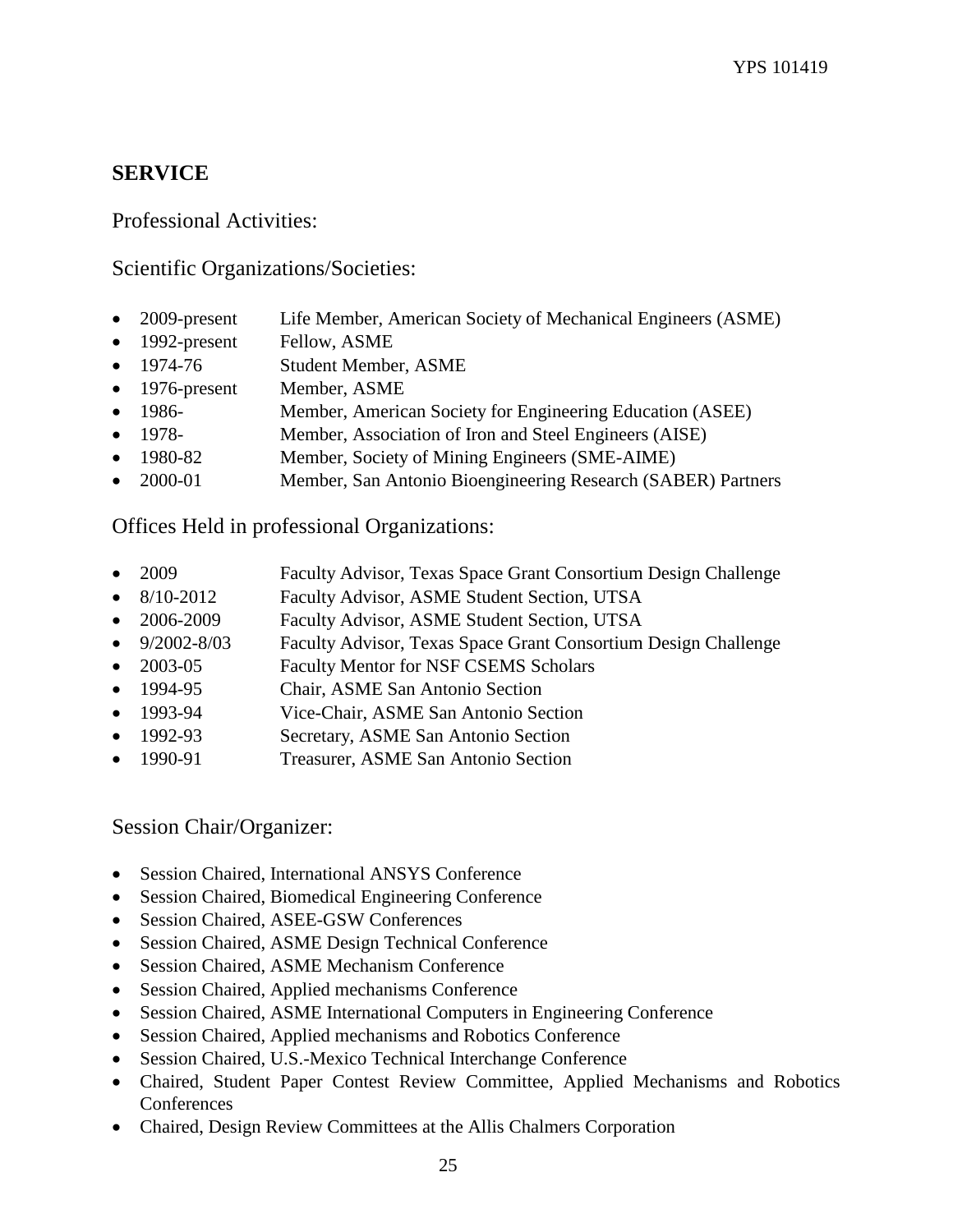• Chaired, Design Review Committees at the Heavy Machine Building Plant, HEC, Ltd.

## Reviewed Papers for Journals:

- Transactions of the ASME, Journal of Mechanical Design
- Journal of the International Federation for the Theory of Machines and Mechanism, Mechanism and Machine Theory
- ASME International Computers in Engineering Conference

Community Service:

- Member of the Panel Discussion Session on, "The Teaching of Mechanical Engineering," International Scientific Conference of Mechanical Engineering, COMEC, Santa Clara, November 2002.
- Submitted a list of errors in solutions manual and suggestions for improving figures in the book, "Mechanism Design and Synthesis, Volume I, second edition, by Arthur G. Erdman and George N. Sandor, August 2000.
- Official Nominator, The United States Achievement Academy for National Collegiate Engineering Awards (NCEA), 1991-2006
- Technical Coordinator, the ANSYS finite element program, ANSYS Inc., PA, 1986-2009
- Technical Coordinator, the Lincages-4 mechanism program, MINTT, New Brighton, MN, 1986-2012
- UNYSIS/GRAFTEK CAD/CAM program coordinator, UNYSIS/ GRAFTEK, Inc., Boulder, Colorado, 1986-1991
- Chaired many committees at the ASME San Antonio Section since 1989. Chair of Programs (1999-00), Chair of Professional Development Committee (1998-99), Chair of Professional Practice Committee (1997-98), Chair of Nominations and National Agenda Committee (1995-96), **Section Chair** (1994-95), Vice-Chair (1993-94), Secretary (1992-93), Treasurer (1990-91), Chair of College Relation Committee (1989-90, and 96-97).
- Organized, "Process Re-Engineering Seminar," for the major manufacturers and businesses in San Antonio, co-sponsored with Structural Dynamics Research Corporation (SDRC), June 1998.
- Public Television, KLRN, Fund Raising, December 1993, 94, 95, 96, 97
- Administrator of FE Activities, and Head Proctor of FE / EIT examinations at UTSA, 1987- 2006
- Administered the National Engineering Aptitude Search (NEAS) examinations at UTSA. 1991-94.
- Participated in special projects such as judges for Alamo Regional Science Fair (1994-95), and Judges in Bridge Building Contest at UTSA, July 1998.
- When I was Chair of ASME San Antonio Section, 1994-95, submitted Ljungstrom Air Preheater Landmark Proposal to History and Heritage Committee of ASME.
- As a Chair of ASME San Antonio Section, hosted *Landmark Dedication Ceremony for designating the Newell Shredding Machine of San Antonio, ASME Landmark No. 111*, September 1994.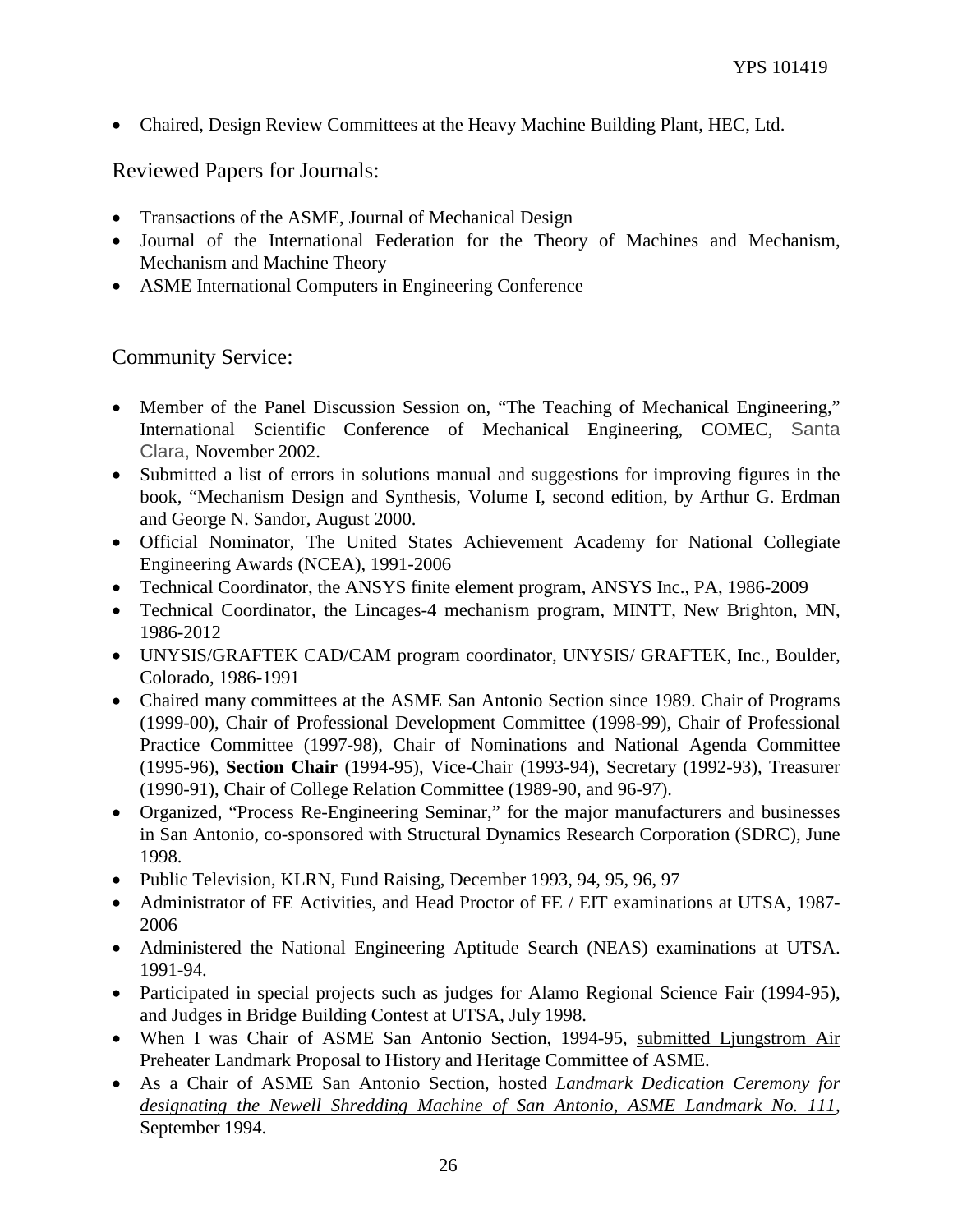- As a Chair of ASME San Antonio Section, *initiated a cooperative agreement between the Swedish Sveska Mecanisternas Rikforbund (SMR) and ASME*, Chicago, November 1994.
- Administered the National Institute Certification in Engineering Technologies (NICET) examination at San Antonio, 1991.
- Organized the FE /EIT review sessions at the Division of Engineering, UTSA, 1986 thru 96.

## Committees:

Department:

- Chair, Undergraduate Committee of Mechanical Engineering (ME), 2011-12
- Member, Assessment Committee of Mechanical Engineering, 2011-12
- Member, Periodic Performance Evaluation of ME, 2011-12
- Member, Third Year Review Committee of ME, 2011-12
- Member, Faculty Review Advisory Committee (FRAC) of Mechanical Engineering Department, 2009-10, 2011-12
- Member, Review of Endowed Chair Committee, ME Department, 2009-10
- Member, Undergraduate Studies Committee, ME department, 2009-10
- Chair, Periodic Performance Evaluation Committee (PPEC) of Mechanical Engineering Department, 2005-06 and 2007-08
- Chair, Faculty Review Advisory Committee (FRAC) of Mechanical Engineering Department, 2004-05, 2006-07, 2007-08
- Chair, ME Department Software & PC-Lab Committee, 2006-07
- Chair, Faculty Review Advisory Committee (FRAC) of Mechanical Engineering and Biomechanics Department, 2001-04
- Chair, Graduate Studies Committee of ME and Biomechanics Department, Sept. 1998-Aug. 2001
- Chair, ME Faculty Search Committee for the Systems and Controls position, 2002-03
- Chair, ME Faculty Search Committee for Assistant Professor's Position, 2000-01
- Newsletter Editor, Mechanical Engineering Department, 2007-08
- Member, Periodic Performance Evaluation Committee (PPEC) of Mechanical Engineering and Biomechanics Department, 2001-02
- Member, Mechanical Engineering Graduate Studies Committee, 1987-2006
- Member, Department's Ad Hoc Committee on Teaching Evaluations, 2006-07
- Member, Ad Hoc Committee for MEB PhD Program Development, 2004-05
- Member, Mechanical Engineering and Biomechanics Search Committee for the Endowed Chair Position, 2004-05
- Member, Mechanical Engineering and Biomechanics Faculty Search Committee for Open Rank in Biomedical Engineering, 2004-05
- Member, Faculty Search Committee of ME & Biomechanics Department, for the Open Position in Biomechanics, 2001-03
- Member, Faculty Search Committee of ME & Biomechanics Department, for the Assistant Professor Position in Thermal and Fluid Mechanics, 2002-03
- ABET accreditation documentation for Mechanical Engineering, 2004, 2001, 1998, 95, 92, 89, and 1986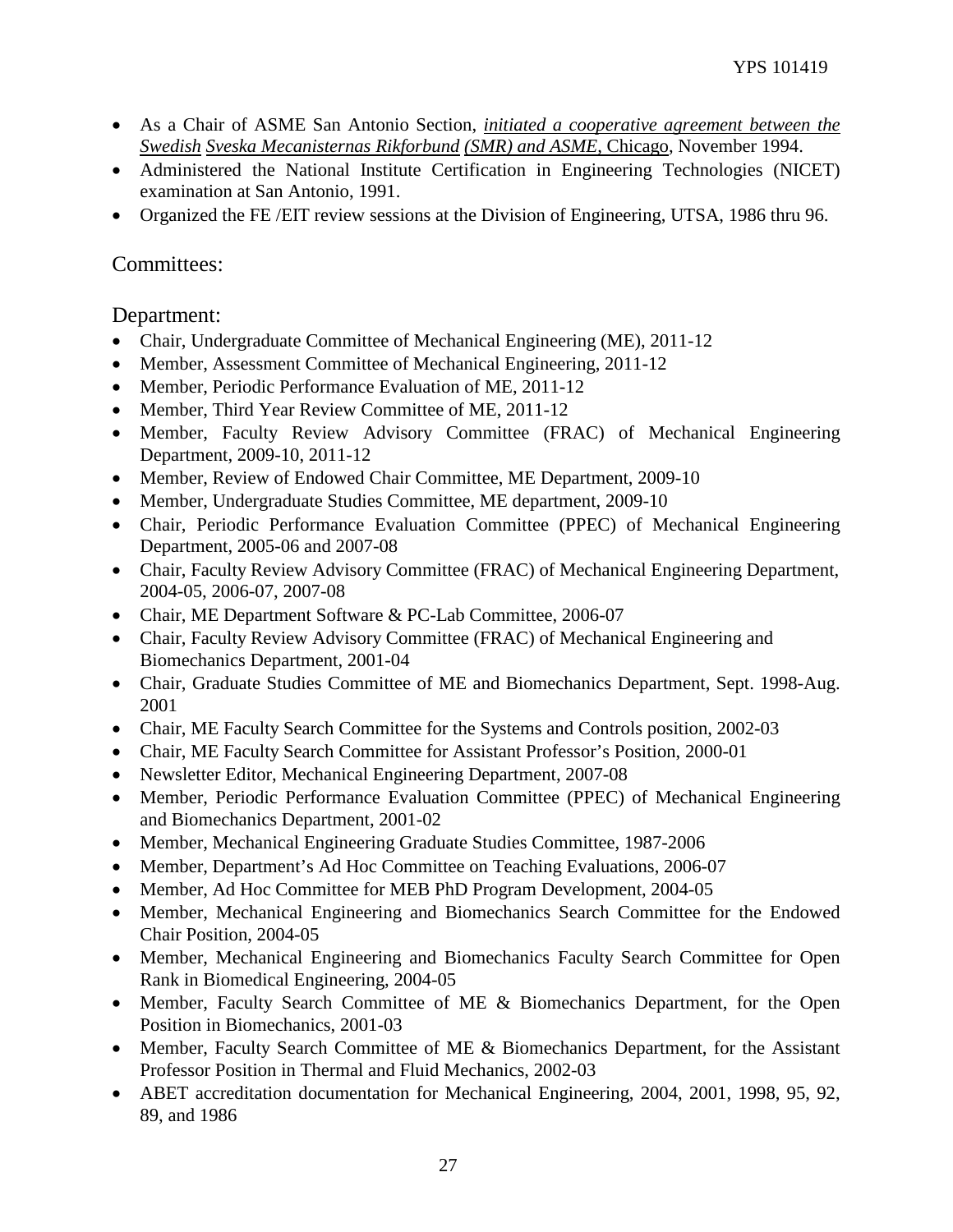• Assisted the Division of Engineering Building Committee in development of the following laboratories: Engineering CAD Laboratory, Microcomputer/PC Laboratory, Senior Design Laboratory, Solid Mechanics/Structures Laboratory, Special Projects (Student Shop), Engineering Design Conference/Library, and Mechanical Engineering CNC Laboratory, 1989-91

College of Engineering:

- Chair, Ad-Hoc Faculty Review Advisory Committee, BME Department, 2005-06
- Chair, College Faculty Development Leave Committee, 2006-07
- Chair, Recruitment and Retention Committee, Division of Engineering, 1992-93
- Coordinator of the Fundamentals of Engineering (FE) / Engineer-In-Training (EIT) activities, 1987-2006
- Administrator and Head Proctor of the Fundamentals of Engineering Exams, 1987-2006
- Member, College Task Force-2 Committee, 2006-07
- Affirmative Action Advocate (AAA), Faculty Search Committee of Electrical and Computer Engineering Department, 2000-2003
- Member, College Faculty Advisory Committee, 2006-07 and 2007-08
- Member, College Faculty Review Advisory Committee (CFRAC), 2001-03, 2004-06
- Member, College Academic Policy Curriculum Committee (CAPCC), College of Engineering, 2002-03, 2003-04, and 2004-05
- Member, Faculty Advisory Committee (FAC), Division of Engineering, 1993-1999
- Member, Division of Engineering Accreditation Committee, 1997-1998
- Member, Academic Policy for Curriculum Committee, Division of Engineering, 1994-2000
- Member, College of Sciences Scholarship Committee, 2006-07
- Member, Faculty Review Advisory Committee, Division of Engineering, 1989-1997
- Member, Computer/CAD Committee, Division of Engineering, 1987-1995
- Member, Longbotham Scholarship Committee, 2006-2007
- Member, Recruitment and Planning Committee, Division of Engineering, 1991-92
- Member, Planning Committee, Division of Engineering, 1990-91

University:

- Member, University Libraries Committee, 2009-August 31, 2012
- Member, Chancellor's Teaching Award Committee, 2005-06
- Member, University Faculty Review Advisory Committee (UFRAC), 2005-06
- Member, University of Texas Volunteer Corps for College, 2007-present
- Member, University Review Committee (URC), 2006-2007
- Member, Evaluation, Merit, Rewards, and Workload Committee of the University, 2005-06
- Member, University Standing Committee on Extended Education, 2000-04
- Member, University Standing Building Advisory and Design Review Committee, 2004-06
- Member, University Family Weekend Committee, 2003-05
- Member, University Diversity & Affirmative Action Committee, 2003-05
- Member, Membership Committee of the University Graduate Council, UTSA, 1995-1997
- Member, MS MOT Graduate Studies Committee, UTSA, 1993-1996
- Member, Faculty Senate and University Assembly